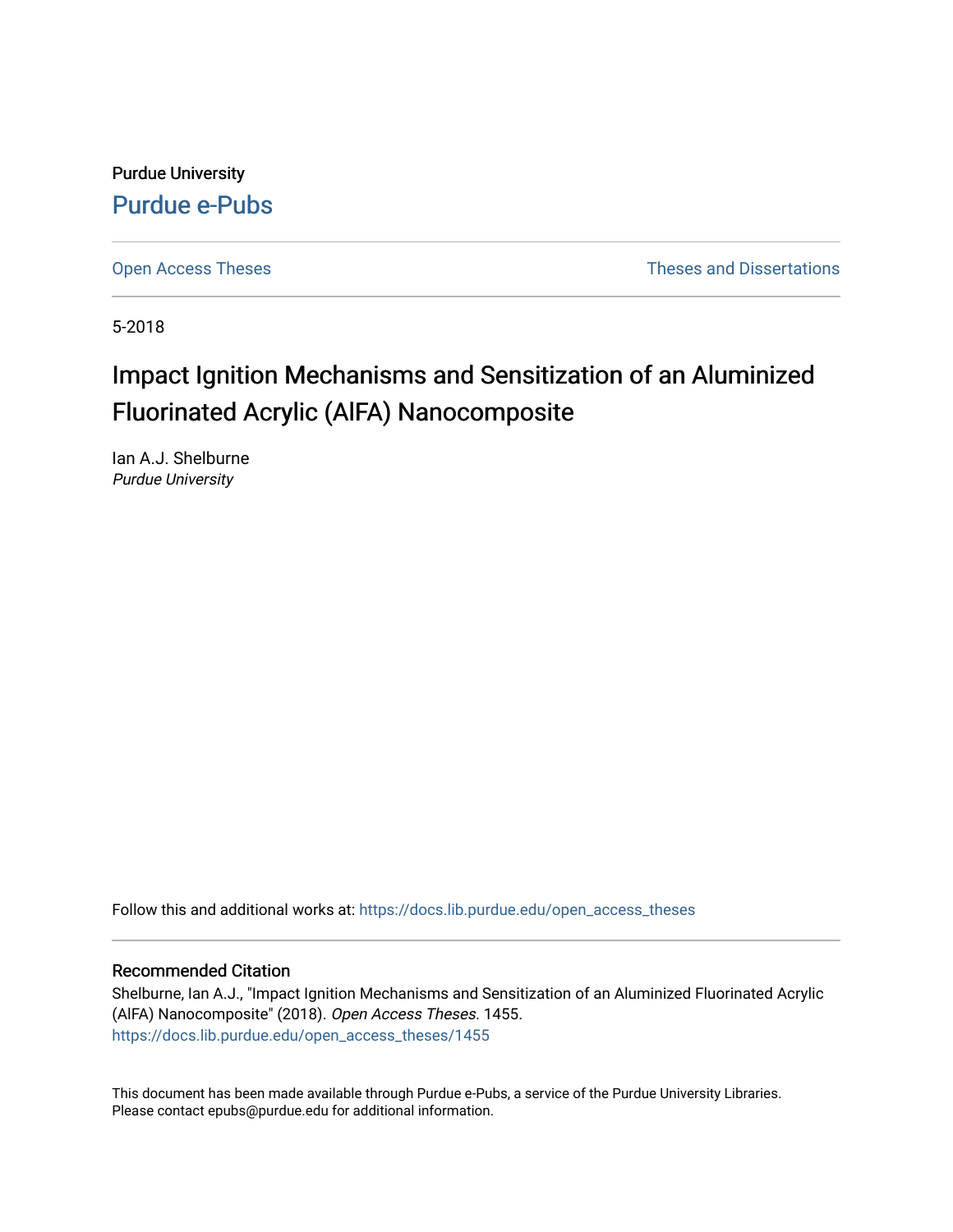# **IMPACT IGNITION MECHANISMS AND SENSITIZATION OF AN ALUMINIZED FLUORINATED ACRYLIC (ALFA) NANOCOMPOSITE**

by

**Ian A.J. Shelburne**

# **A Thesis**

*Submitted to the Faculty of Purdue University In Partial Fulfillment of the Requirements for the degree of*

**Master of Science in Aeronautics and Astronautics**



School of Aeronautics & Astronautics West Lafayette, Indiana May 2018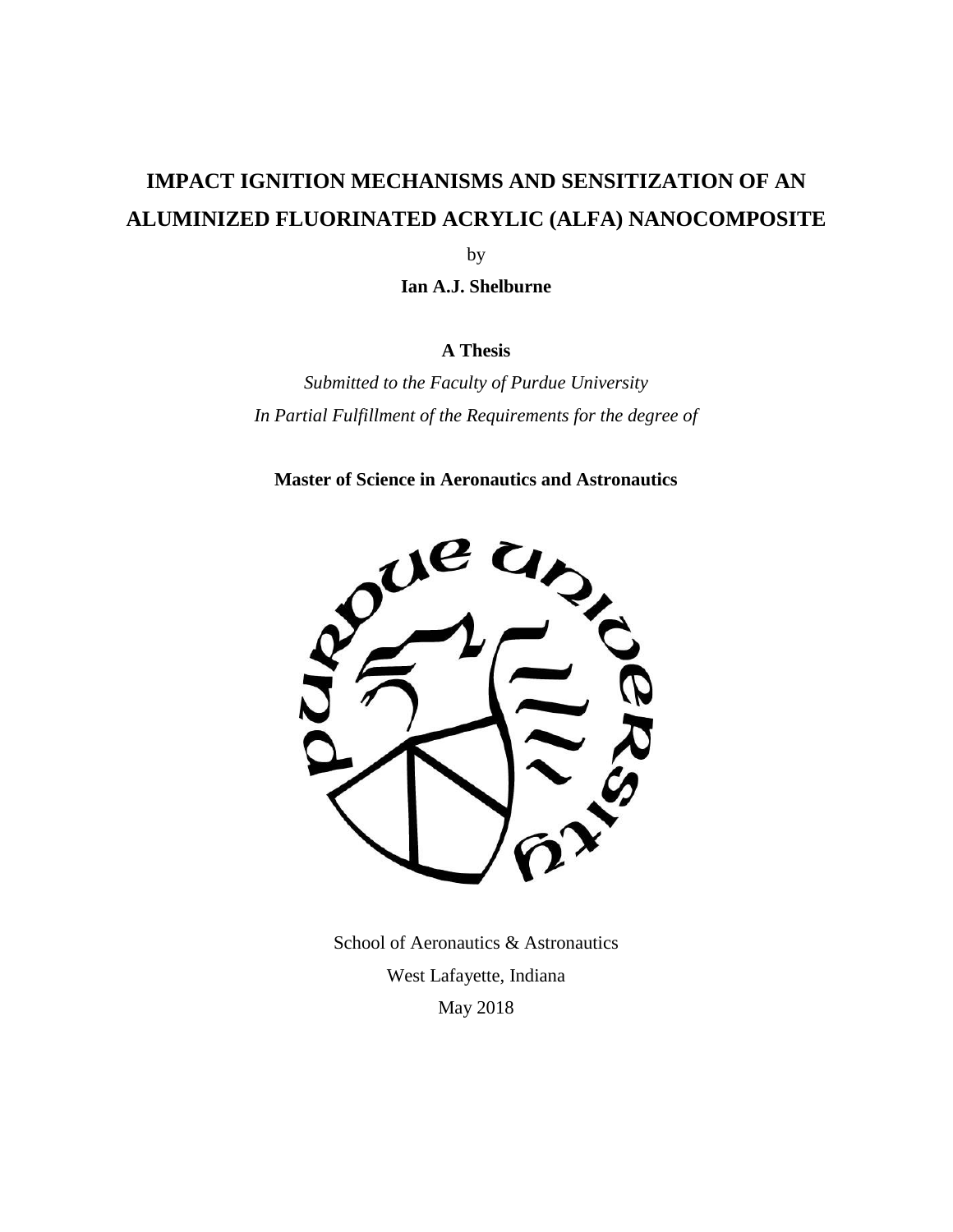# **THE PURDUE UNIVERSITY GRADUATE SCHOOL STATEMENT OF COMMITTEE APPROVAL**

Dr. Steven F. Son, Co-Chair

Department of Mechanical Engineering

Dr. Ibrahim E. Gunduz, Co-Chair

Department of Mechanical Engineering

Dr. Davin Piercey

Department of Materials Engineering

# **Approved by:**

Dr. Weinong Chen

Head of the Graduate Program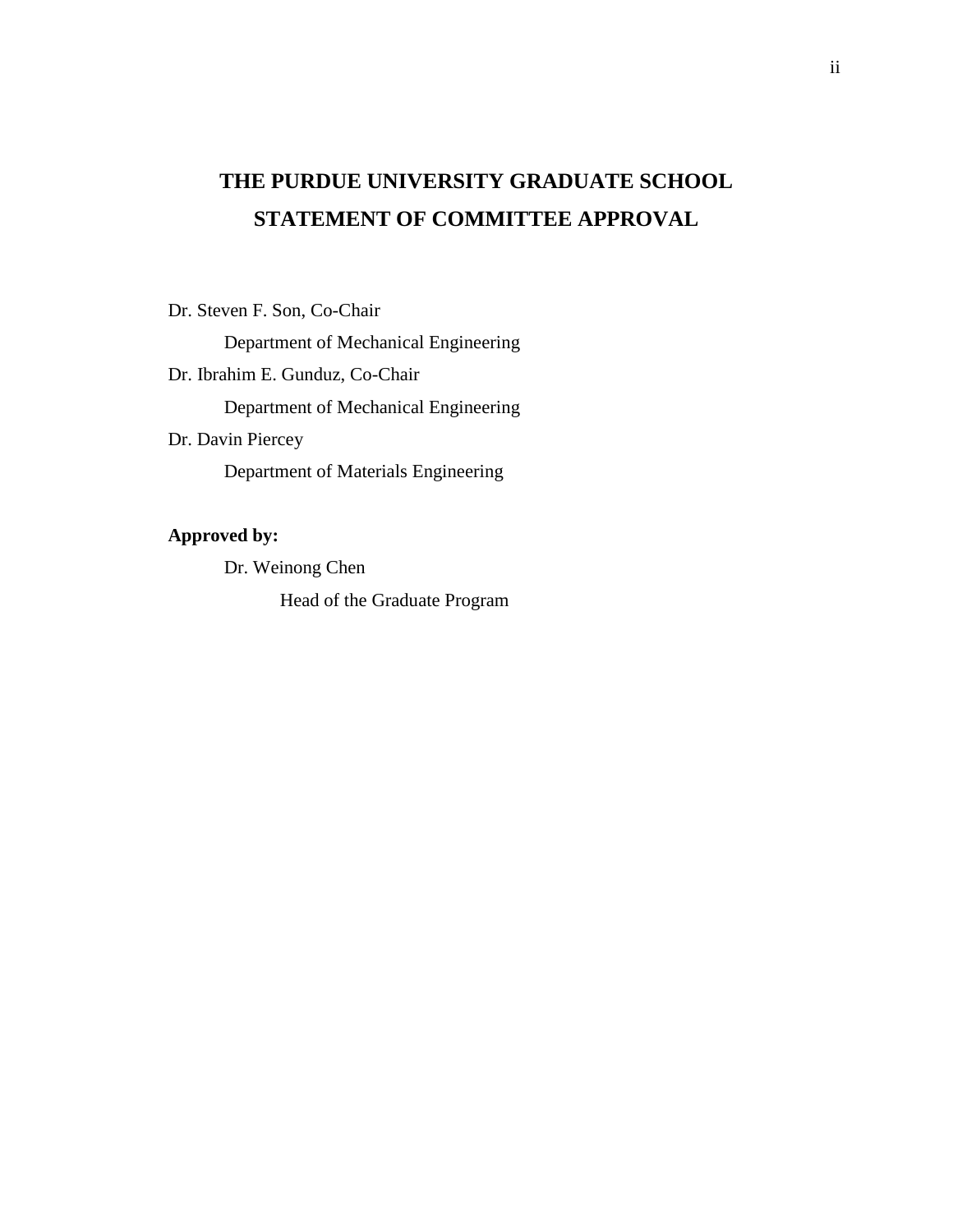# **ACKNOWLEDGEMENTS**

I would like to thank M.T. Beason for his support with the light gas gun and the Asay Shear Impact tests and for showing me the ins and outs of the lab during my first few months. I would also like to thank my advisors, Dr. Steven Son and Dr. Ibrahim Gunduz for their support and guidance through this project. This work was supported by the U.S. Army Armament Research Development Engineering Center.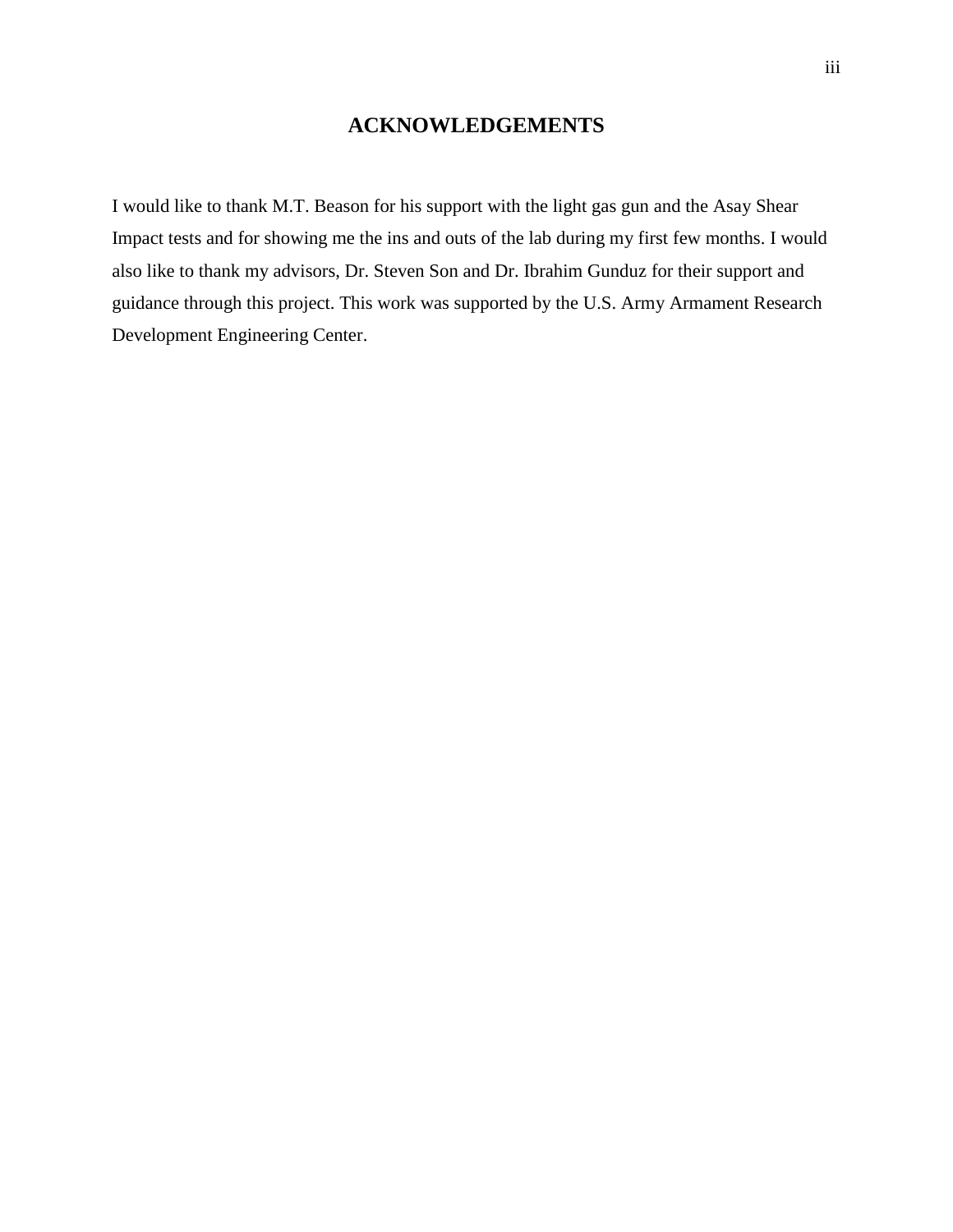# **TABLE OF CONTENTS**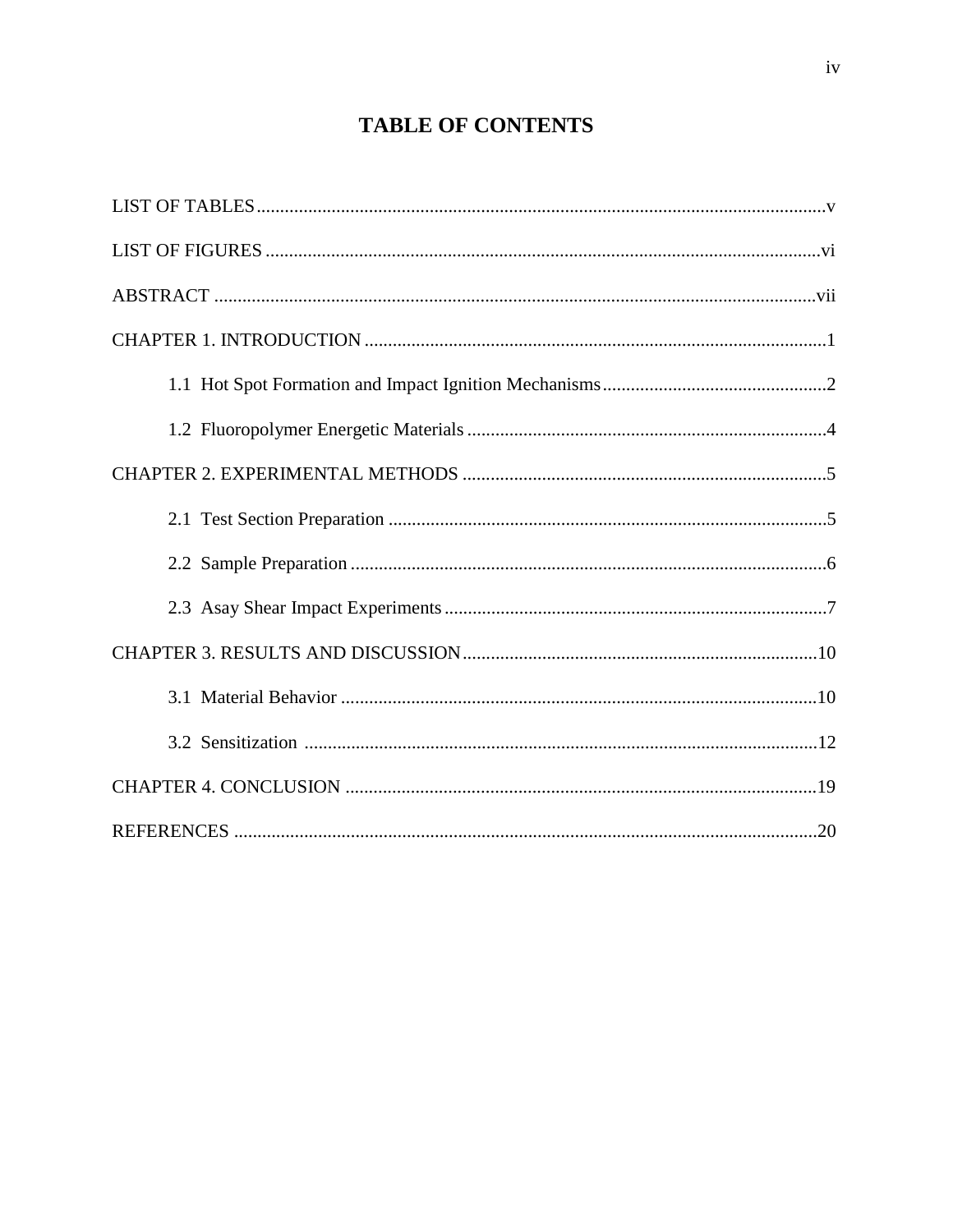# **LIST OF TABLES**

| Table 3.1: Asay shear impact test results for AIFA <sub>50</sub> /Micro-balloon samples at high and low |
|---------------------------------------------------------------------------------------------------------|
| velocities. The error on time to ignition is estimated to be 15-20 µs based on the frame                |
|                                                                                                         |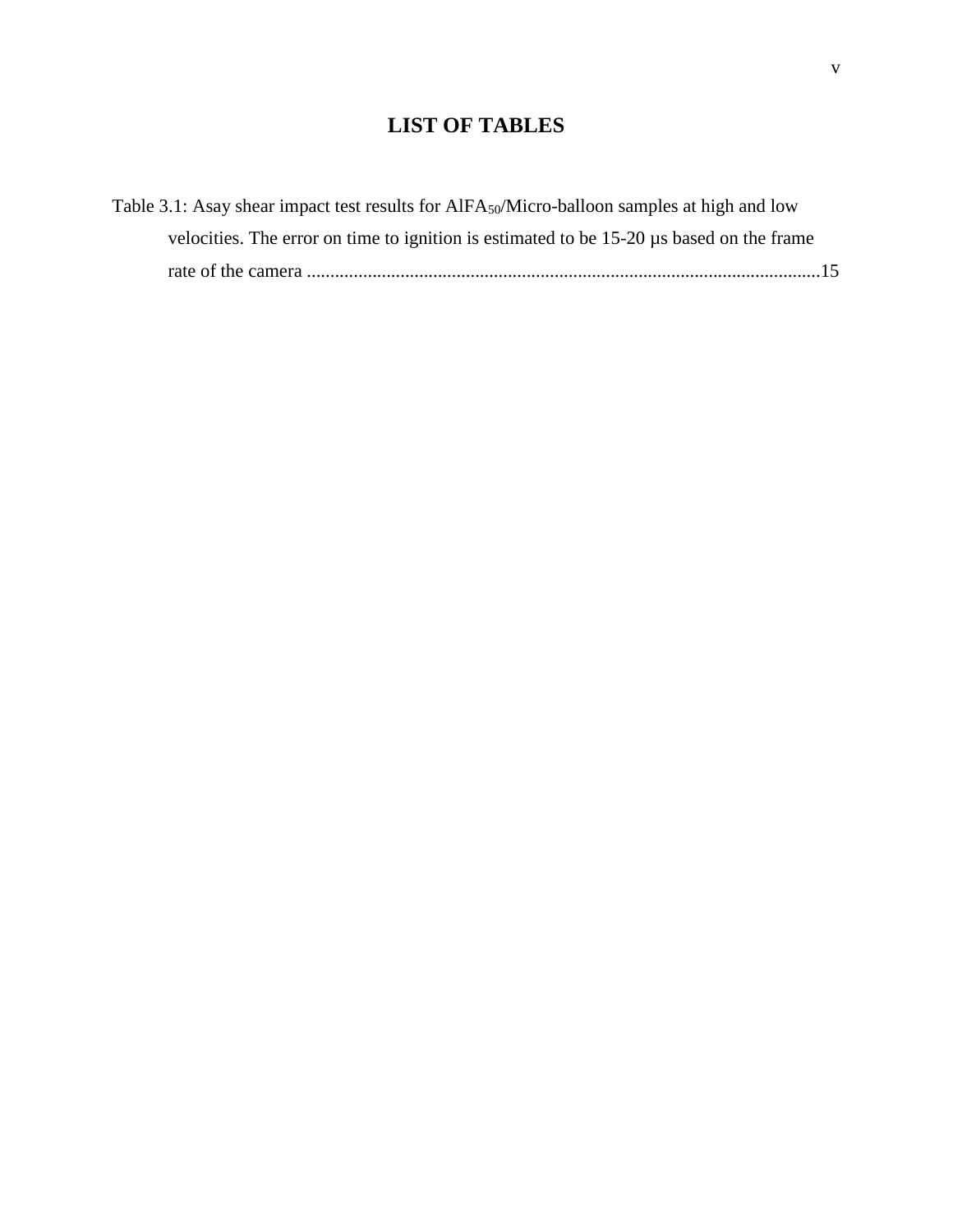# **LIST OF FIGURES**

| Figure 1.1: From left to right progress through an impact scenario of PETN. Shear bands,                               |
|------------------------------------------------------------------------------------------------------------------------|
| highlighted by [1] and [2] can be seen as the points of initiation that continue to c)2                                |
| Figure 1.2: Schematic of a shock collapsing a cavity. Jetting of material from the initial wall                        |
| position to the final is the main cause for hot spot formation at the main reaction site3                              |
| Figure 2.1: Exploded assembly view of the test section used during the Asay shear tests                                |
| Figure 2.2: a) glass micro-balloons b) glass beads c) AlFA <sub>50</sub> pellet d) ground AlFA <sub>50</sub> e) molded |
|                                                                                                                        |
| Figure 2.3: Half A) and full B) sized sample mold configuration for AlFA <sub>50</sub> casting7                        |
| Figure 2.4: Schematic of the light gas gun's key components as seen from a top view. The                               |
| position of the mirror varied from test to test to best illuminate the sample                                          |
| Figure 3.1: Asay impact experiment on neat AlFA <sub>50</sub> at a plunger velocity of 121 m/s. The                    |
| location of the face of the plunger is indicated by the dashed lines. Ignition of the AlFA <sub>50</sub>               |
| material can be seen in the top right corner of the final frame at approximately 220 µs                                |
| after initial plunger impact. Dotted lines are used to indicate the approximate plunger face                           |
| location during each frame and solid lines are used to highlight ignition sites11                                      |
| Figure 3.2: Impact event of neat $AIFA_{50}$ with a modified backplate and the configuration of the                    |
| test. Left: ignition of AlFA <sub>50</sub> at the pinch point at an impact velocity of a) 127 m/s and b)               |
| 91 m/s. Right: Semicircular backplate and half sized AlFA <sub>50</sub> configuration12                                |
| Figure 3.3: Prompt ignition of AlFA <sub>50</sub> samples with 10% micro-balloons by volume at initial                 |
| plunger velocity of 142 m/s. The location of the face of the plunger is indicated by                                   |
| dashed lines. Ignition event can be seen occurring right along the face of the plunger                                 |
| approximately 45 µs after initial impact. Dotted lines are used to indicate the approximate                            |
| plunger face location during each frame and solid lines are used to highlight ignition                                 |
|                                                                                                                        |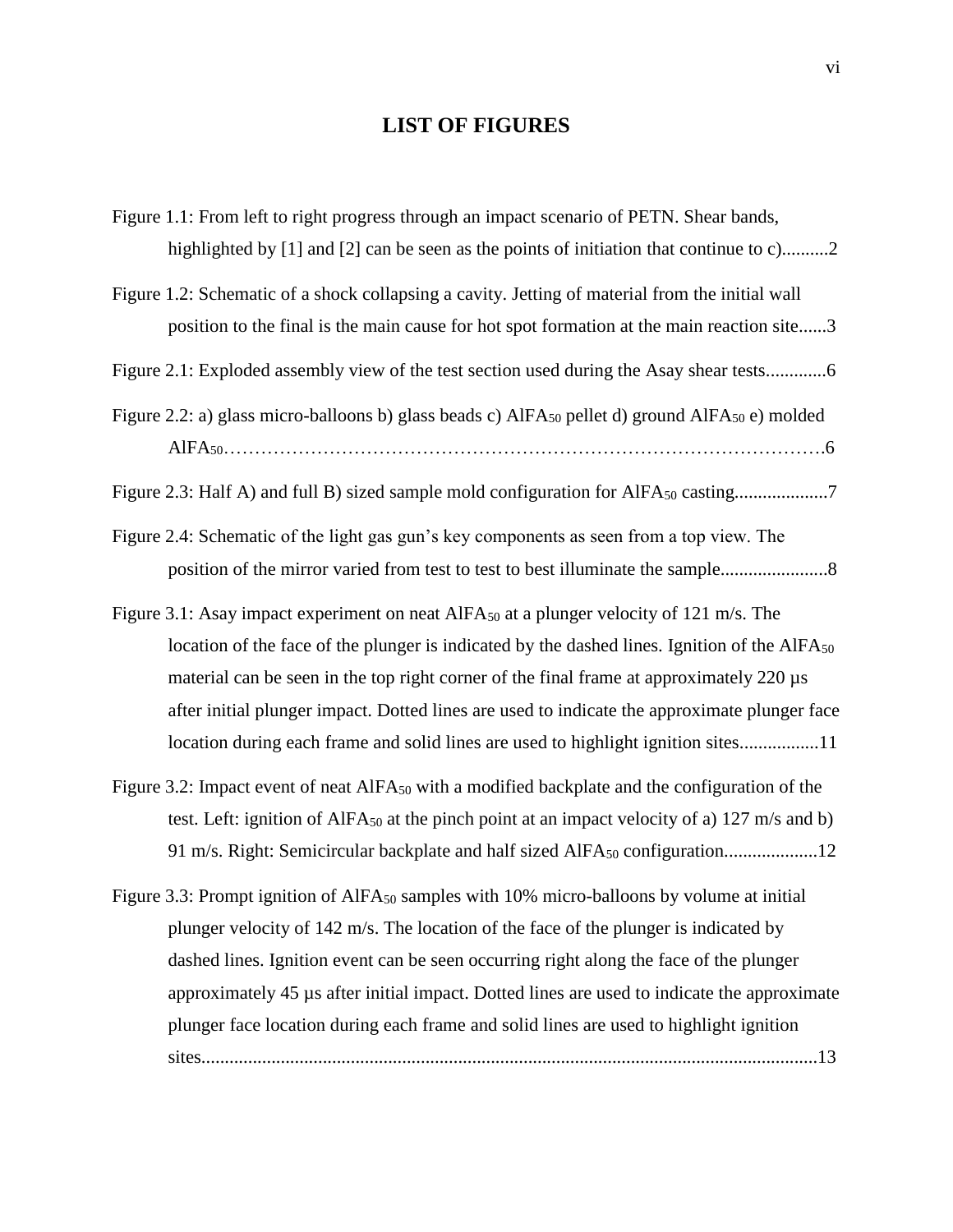| Figure 3.4: Recovered test sections from low velocity impacts of AlFA <sub>50</sub> /Micro-balloon          |
|-------------------------------------------------------------------------------------------------------------|
|                                                                                                             |
| Figure 3.5: Impact ignition of 85% AlFA <sub>50</sub> by volume with glass beads at a) 124 m/s, b) 105 m/s, |
| c) 69 m/s, and d) 35 m/s impact velocity. Ignition sites can be seen in the region along the                |
|                                                                                                             |
| Figure 3.6: Ignition delay from initial impact vs impacting plunger velocity for 70, 80, 90, and            |
| 100% AIFA <sub>50</sub> by volume samples with glass beads. Error on the ignition delay is                  |
| estimated as 15-20 µs based on the camera frame rate and error of the velocity was                          |
|                                                                                                             |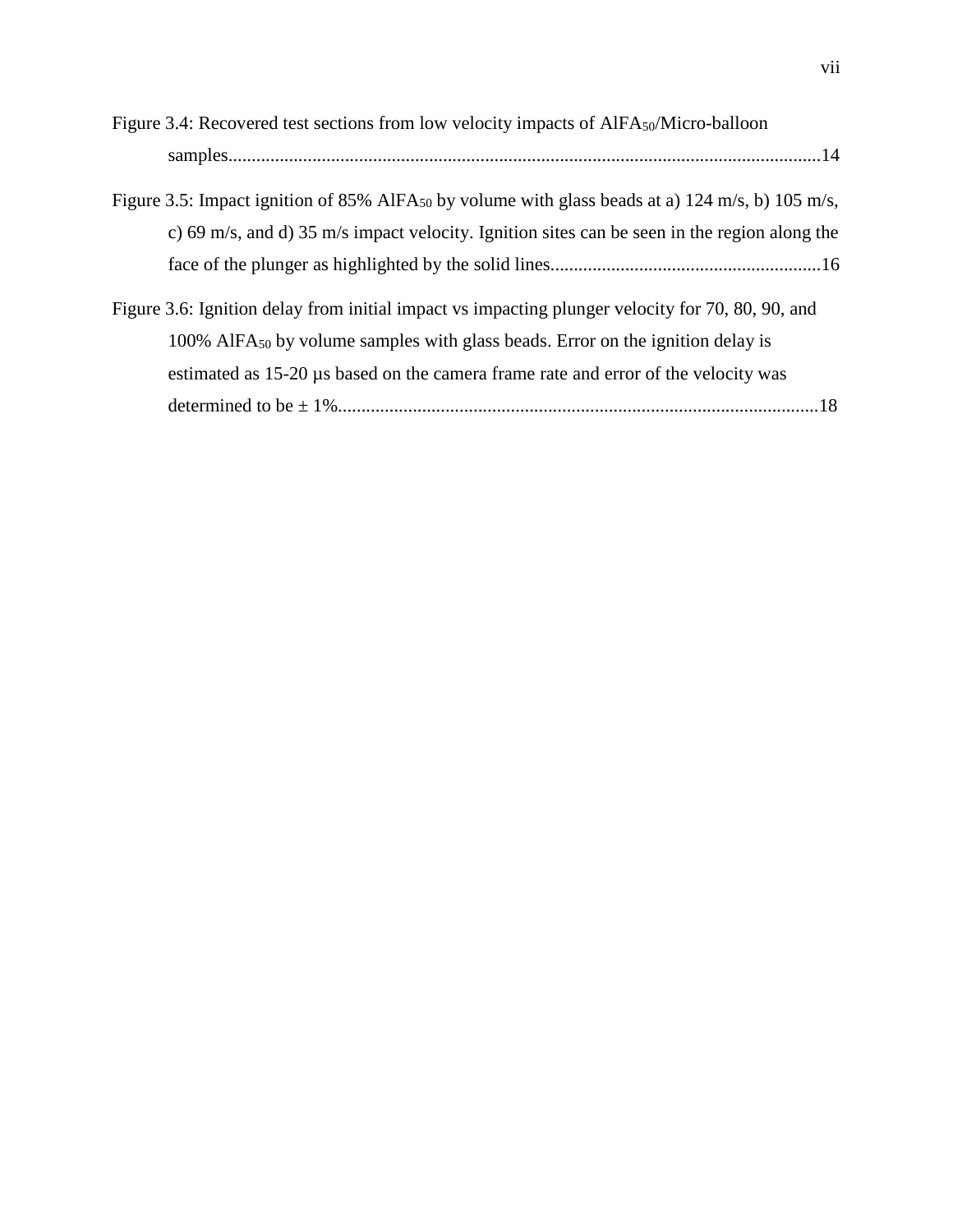# **ABSTRACT**

Author: Shelburne, Ian, A.J. MSAAE Institution: Purdue University Degree Received: May 2018 Title: Impact Ignition Mechanisms and Sensitization of an Aluminized Fluorinated Acrylic (AlFA) Nanocomposite Major Professor: Steven Son

Tailoring the reliability of impact ignited reactive materials continues to be an elusive challenge. Ideally, a sensitizing agent is preferred over device or reactive ingredient modification. Here, we report Asay shear impact studies of aluminized fluorinated acrylic (AlFA) and material sensitization via the introduction of inert particles. Initial Asay shear impact testing of neat AlFA $_{50}$  yielded a general baseline for material ignition at approximately 120 m/s for the configuration considered. Ignition was observed to occur on the far wall or in corners indicating that a pinching mechanism may be responsible. A modified experimental setup was used to image the response of a designed pinch point. Based on insights from these experiments,  $AIFA<sub>50</sub>$  samples were prepared with 15% glass beads by volume and were impacted at high and low velocities. Ignition events were then observed at velocities at least as low as 35 m/s and originated in the region of the face of the plunger rather than in corners. Further experiments with varying concentrations of the glass bead additives (between 10-30%) showed that the concentration could alter the level of sensitization of the material to low-speed impacts. The addition of glass micro-balloons was also considered but found to be less effective than glass beads. These results show that the impact sensitivity of these AlFA<sub>50</sub> materials can be tailored by the addition of inert beads, such as the glass beads used here, to create multiple pinch points in the reactive that can result in ignition. The work presented in this thesis serves to increase the understanding of the ignition of aluminum-fluorocarbon reactive materials to mechanical stimuli.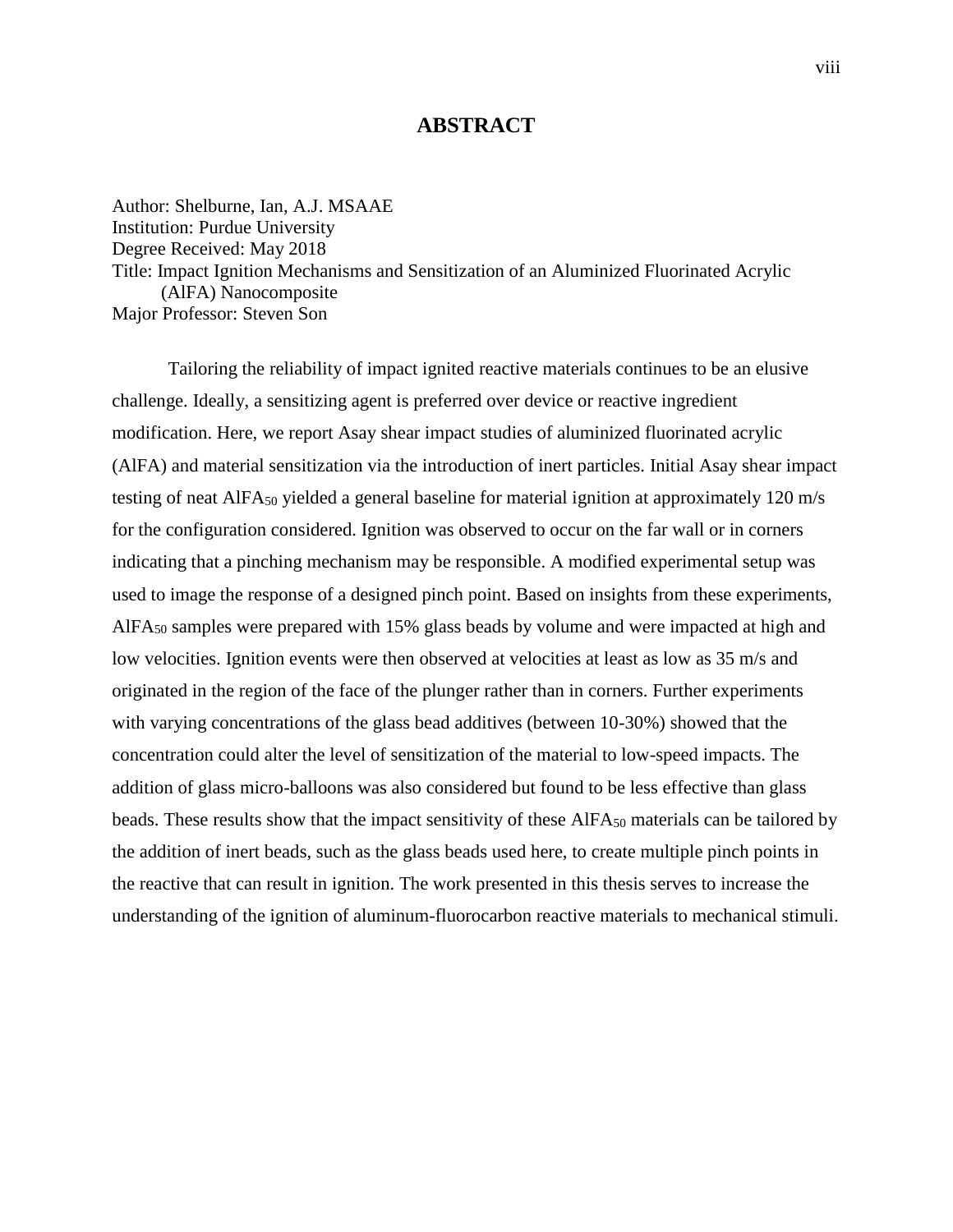# **CHAPTER 1. INTRODUCTION**

Energetic materials are a class of compounds which may undergo rapid exothermic reactions producing large amounts of heat and gases without the need for external oxidizers. These compounds, such as gunpowder, HMX, RDX, PETN…etc., have many commercial and military applications as pyrotechnics, explosives, and propellants. With the large amounts of energy these materials can store, there are often inherent dangers with their handling and use. External stimuli in the form of high and low speed impacts may inadvertently cause ignition or detonation of these materials resulting in damage or loss of life [1]. Some uses for energetic materials rely on impacts to ignite or detonate, and in these situations, reliability of impact ignition is critical. Ignition from an impact event is assumed to result from hot spot formation (localized energy dissipations) that are cause by several internal phenomena such as adiabatic shear, void collapse, particle fracture, viscous flow, or friction [2, 3]. These phenomena have been studied extensively and depending on the material and the impact mechanisms, one or more can be dominant in the formation of the hotspot [4]. In the particular impact setup and material configuration being investigated, adiabatic shear, void collapse, and viscous heating are likely to be the dominant hot spot formation mechanisms.

Understanding the impact ignition mechanisms which newly synthesized energetic materials are most susceptible to is critical to determining where they may be utilized. For materials that are considered for impact ignition applications, understanding the mechanics behind the ignition opens up the possibility of tailoring the sensitivity of the material for a broader range of scenarios. Experimental results from this work will aid in the understanding of the low speed impact ignition mechanisms for a newly synthesized reactive polymer material.

The work presented aims to investigate the mechanisms leading to low-speed impact ignition and sensitization of an aluminized fluorinated acrylic (AlFA) nanocomposite. Results will then be used to tailor the impact induced ignition through the addition of inert particles to the material.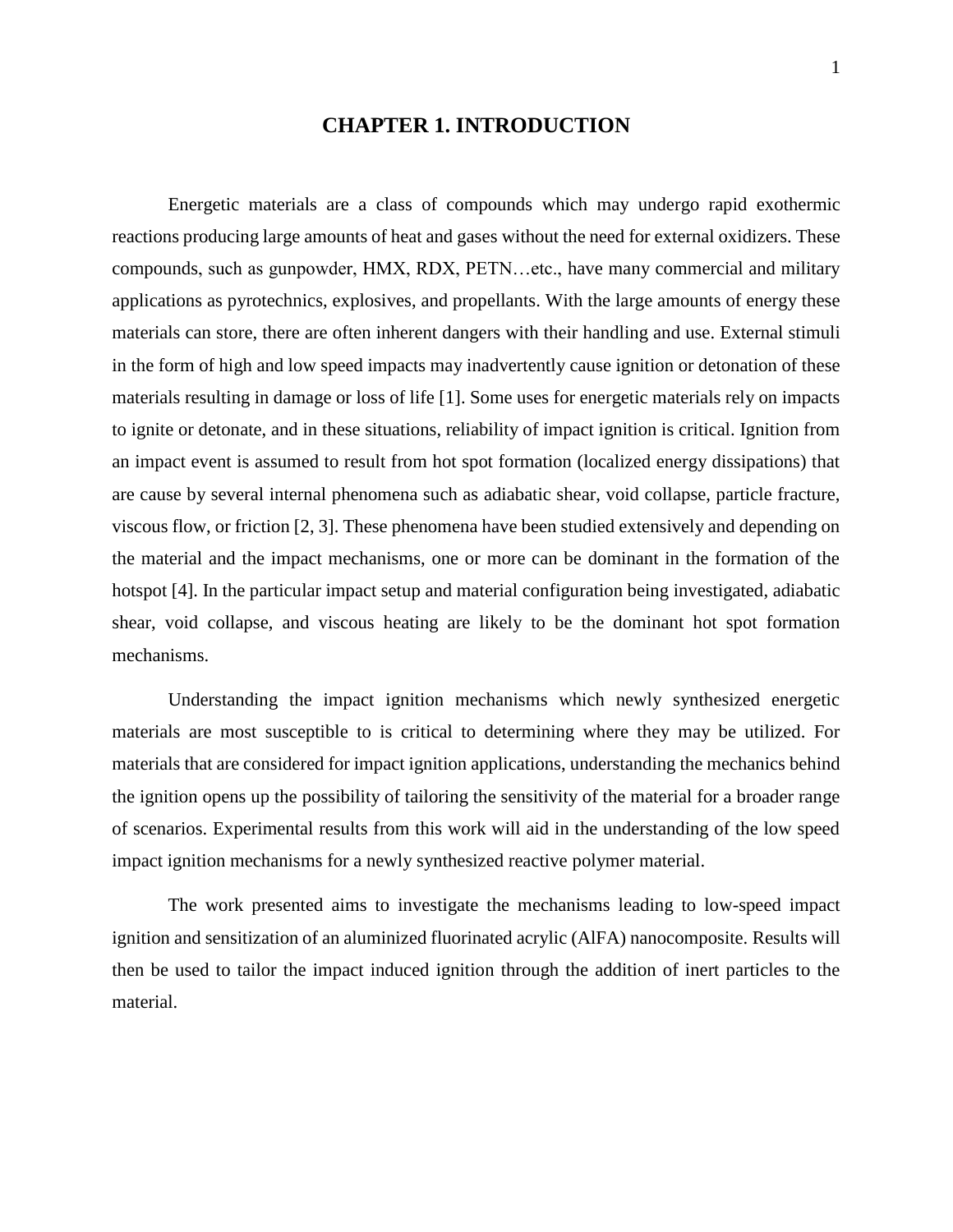#### **1.1 Hot Spot Formation and Impact Ignition Mechanisms**

It has been shown that the energy from many low to high speed impacts is not great enough to cause ignition without intermediate phenomena that localize energy [3]. Previous work in the field of impacted energetic materials has shown that energy localization through hot spot formation is the primary contributor to successful impact ignition [2,3,5-9]. There are several mechanisms responsible for the formation of hot spots, such as adiabatic shear, cavity collapse, and viscous heating. Each of these mechanisms is independent from one another but can occur simultaneously depending on the material and impact configuration.

The deformation of some energetic materials from an impact has been observed to occur in localized regions of high strain, referred to as shear bands [2,3,7,10,11]. This adiabatic shearing of the material is a result of a buildup and of a large number of dislocations along the slip planes of the impacted solid. Once there are a significant amount of dislocations built up on one slip plane, it becomes energetically favorable for the dislocations to move to another slip plane, releasing localized energy. The buildup and release of dislocations can occur in rapid succession, releasing large amounts of localized energy forming shear bands and causing material ignition [4,7,12]. High speed imaging of impacted PETN has shown ignition events originating within the shear band of the deforming sample as seen in Figure 1.1 [2].



Figure 1.1: From left to right progress through an impact scenario of PETN. Shear bands, highlighted by [1] and [2] can be seen as the points of initiation that continue to c) [2].

Energetic materials can also be ignited through viscous heating which occurs in regions of high shear. Dissimilar to adiabatic shear, these regions occur at pinch points where material is being rapidly extruded between two or more surfaces. In these regions, viscoplastic work is being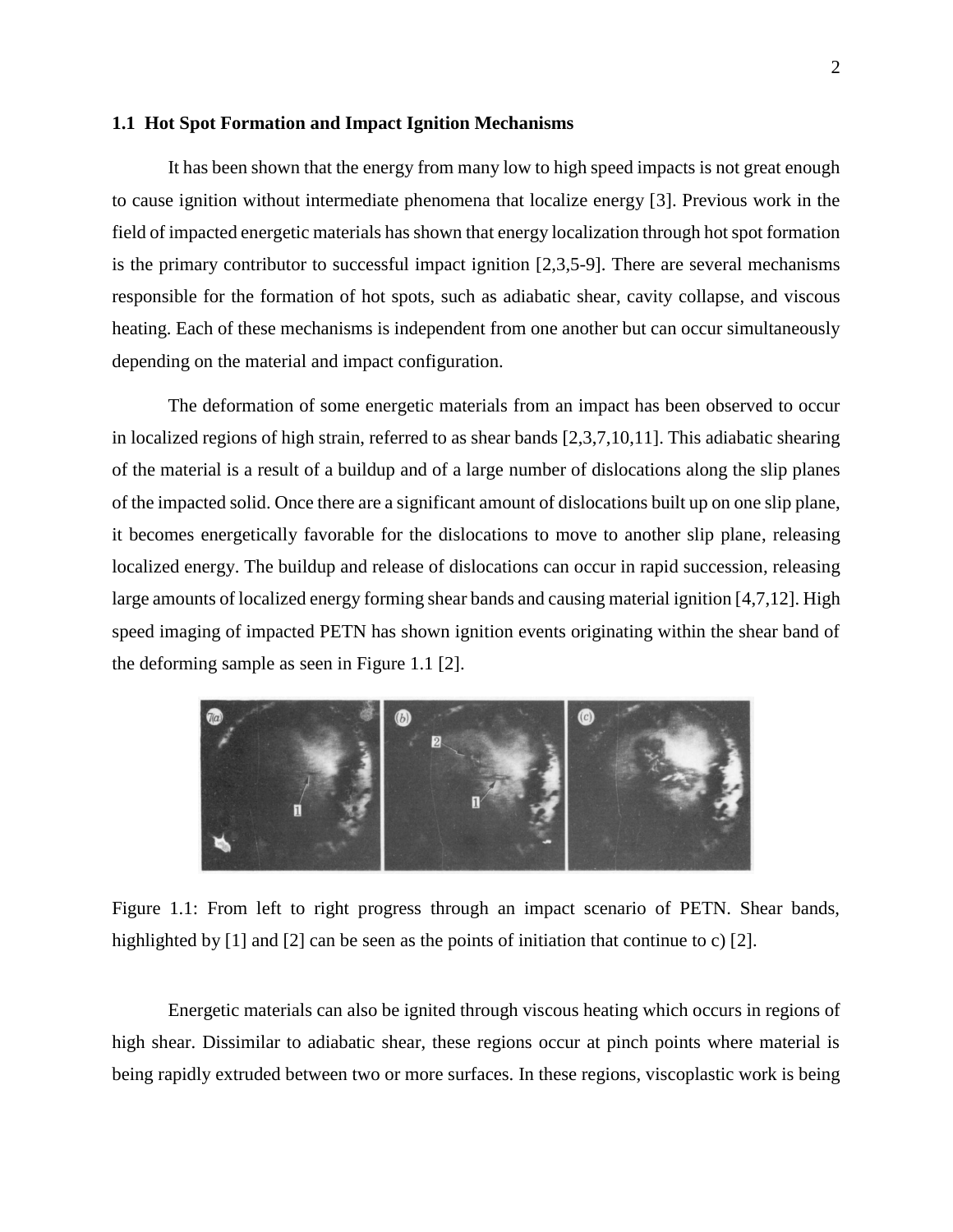done on the material which results in a rise in temperature. In these regions of high shear, friction might also add to the heating of the material.



Figure 1.2: Schematic of a shock collapsing a cavity. Jetting of material from the initial wall position to the final is the main cause for hot spot formation at the main reaction site [13].

Hot spot formation may also occur due to cavity collapse within materials where voids are present as a result of three distinct phenomena: viscoplastic heating, material jetting, and adiabatic heating of void gases. Viscoplastic heating occurs along the outside region of the void structure from the viscoplastic work on the material as the void is collapsed [14]. Heating of the void wall can occur due to high speed impact (shock event) when material is compressed and jetted across the void at high speed, impacting the opposite wall [13,14]. Adiabatic heating occurs due to the rapid collapse of the void around the trapped gases within. Each of these three effects play a role in the overall formation of hot spots from void collapse and can be seen in Figure 1.2. Because jetting is more likely to occur in shocked materials, void collapse may not be a dominant hot spot mechanism in non-shocked impacts [4,13]. Additionally, shocked energetic materials have the potential to be sensitized through the addition of voids, such as the addition of micro-balloons in liquid explosives [15,16]. This addition allows some materials to be tailored to different scenarios, increasing their possible uses.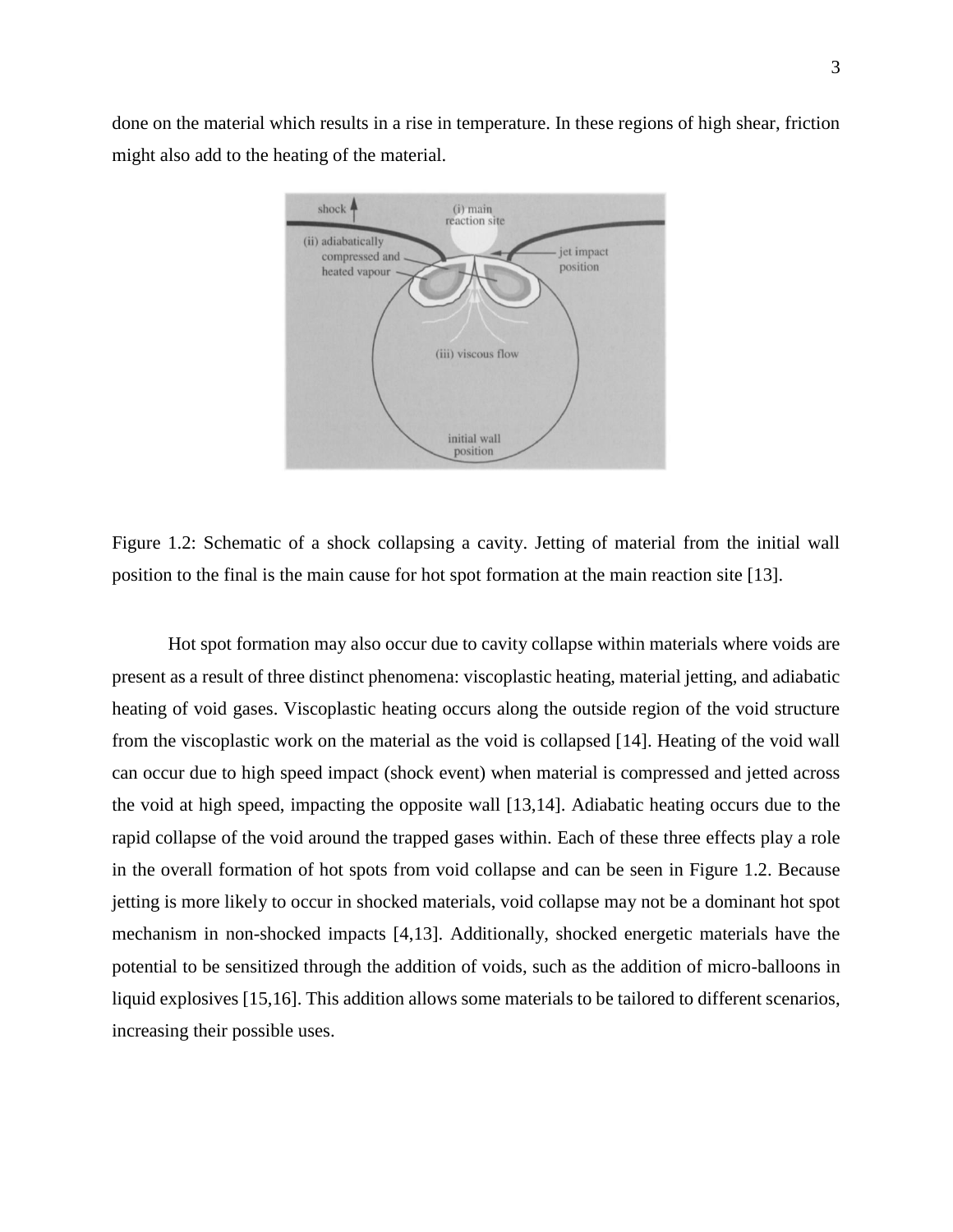#### **1.2 Fluoropolymer Energetic Materials**

Fluoropolymers have been actively explored as oxidizers and reactive binders in a variety of energetic formulae starting shortly after their invention in the 1930's. Fluorine, a strong electronegative element, reacts well with strong electropositive metals such as aluminum. The reaction between fluorine and aluminum, similarl to aluminum and oxygen, produces large amounts of energy. Besides being good oxidizers, fluoropolymers when combined with energetic systems allow for enhanced mechanical properties, thermal stabilities, and chemical resistance [17]. One common fluoropolymer used in energetic materials is Polytetrafluoroethylene (PTFE), also known as Teflon, which was first invented by DuPont in the late 1930's. Since then, preparations of PTFE with electropositive elements such as magnesium, silicon, and aluminum have produced energetic materials with highly exothermic reactions producing flame temperatures in excess of 3000 °C.

The dual role of fluoropolymers as binders and coatings adds to their desire in energetic materials. Fluoropolymers have been used as substitutes for hydrocarbon binders in solid rocket fuels and as a result, it was seen that there was an increase in the thermal stability of the fuel [18]. As a coating, fluoropolymers have been used to passivate aluminum particles, reducing their pyrophoric nature as well as reducing the impact sensitivity of certain thermites [19,20].

Recent work has been done towards the development of a novel nano-aluminum fluoropolymer at the Air Force Research Laboratory (AFRL). Prepared through *in-situ* polymerization of perfluorodecyl methacrylate (PFDMA) with PAM functionalized nano Al, aluminized fluorinated acrylic or AlFA has been shown to exhibit self-sustaining combustion at 50/50 Al/Polymer configuration [21]. This configuration, also known as  $AIFA_{50}$  which is machinable and moldable has shown good thermal stability and low sensitivity to impact and friction. A "pinch point" has been used to describe the primary cause for material ignition in impact events [22]. The low sensitivity and machinability makes AlFA<sub>50</sub> a good candidate for a variety of uses as an energetic material.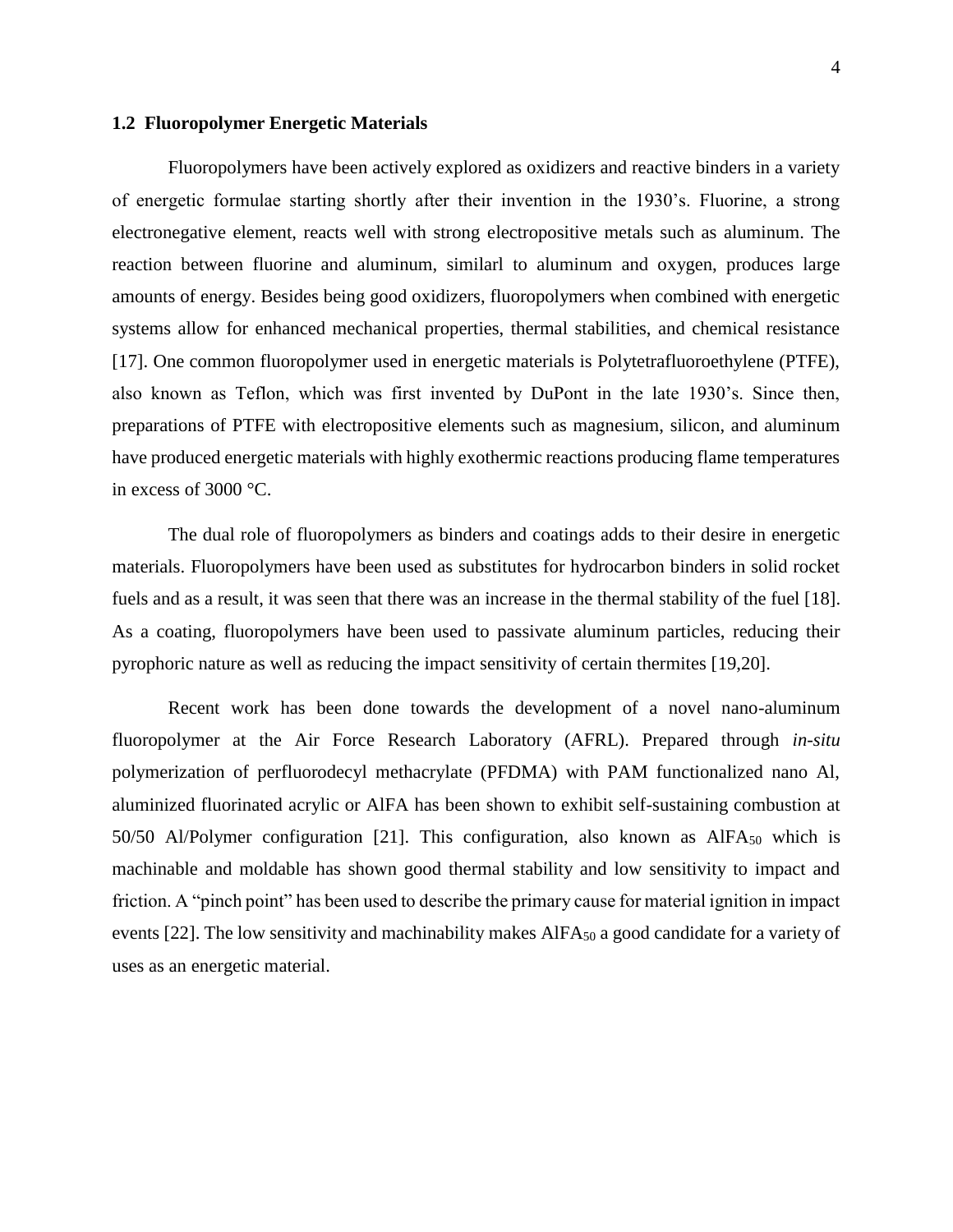## **CHAPTER 2. EXPERIMENTAL METHODS**

#### **2.1 Test Section Preparation**

Delrin®, or polyoxymethylene, stock rod was machined into cylindrical projectiles 25.35 (diameter) x 31.75 mm (length) and 1018 steel was machined into a disk 20.37 (diameter) x 3.18 mm (height). The steel disk was press fit into the top lip of the Delrin sabot to act as the impact delivery mechanism into the Asay shear test fixture (See Figure 2.1). A steel sample retention plate was machined to 50.8 (height) x 57.15 (length) x 2 mm (thick) with a 20.32 (height) x 42.67 mm (length) slot formed along the lengthwise axis. Steel was machined into backplates, 12.5 mm (thick), and front plates, 9.5 mm (thick) with a 25.4 mm (diameter) hole located along the lengthwise axis with a center point 25.4 mm from one of sides, with the same height and length as the retention plate. A window retention plate was machined 2.5 mm (thick) with a 21.43 mm (diameter) hole located similarly to the holed front plate. Acrylic 25.4 mm (diameter) was machined and polished clear into 9.5 mm (thick) windows and press fit into the front plates. Rectangular plungers were machined 20 (height) x 31.75 (length) x 2 mm (thick) to transfer the impact from the projectile into the samples. The four pieces were assembled and held together with four 1.25 in.  $\frac{1}{2}$  - 20 screws with four  $\frac{1}{2}$  - 20 jam nuts through four 7.14 mm (diameter) through holes located in each corner as shown in Figure 2.1.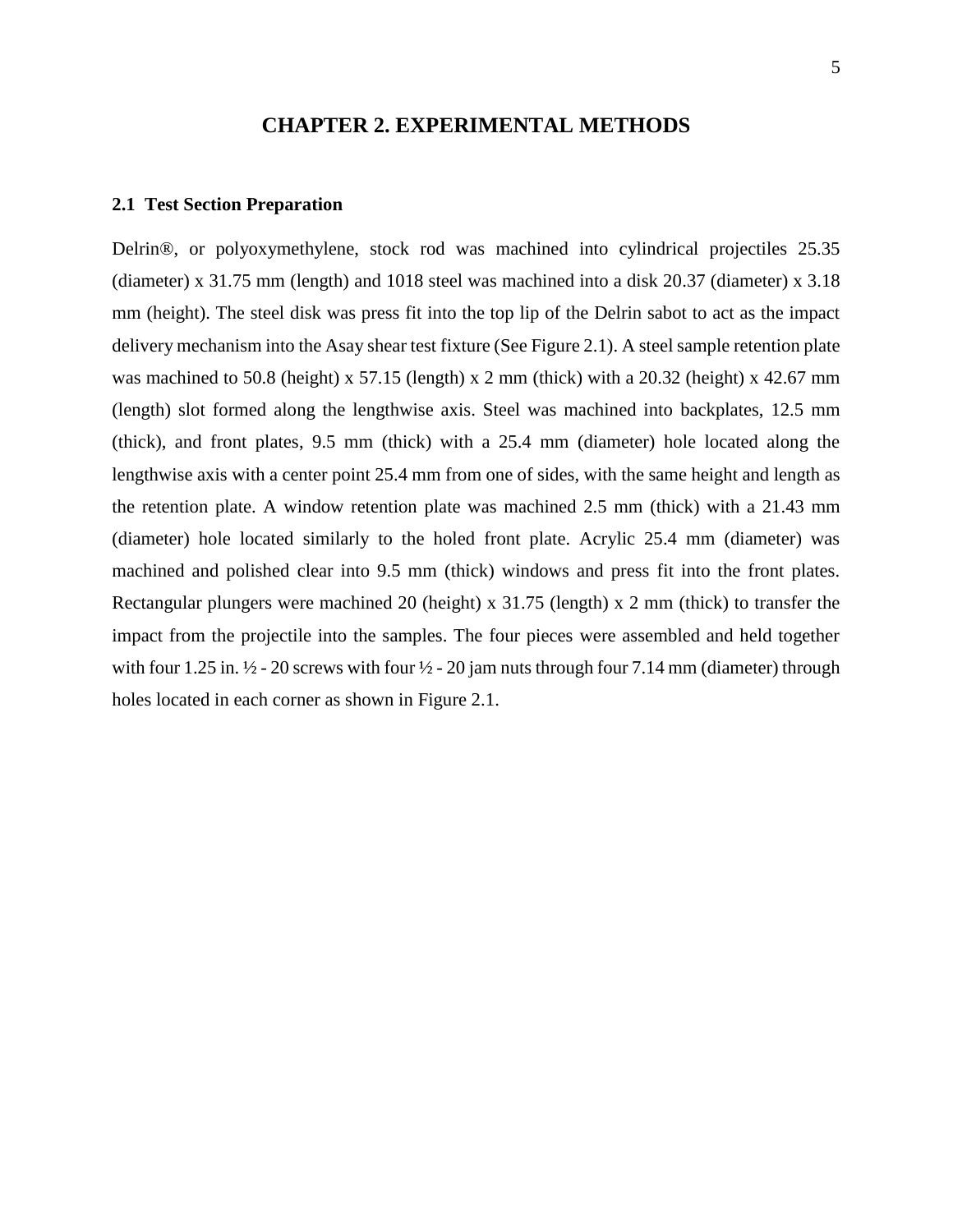

Figure 2.1: Exploded assembly view of the test section used during the Asay shear tests.

#### **2.2 Sample Preparation**

Neat AlFA<sub>50</sub> samples were received in the form of pressed pellets and hand molded cones from US Army Armament Research Development and Engineering Center (ARDEC). The pressed AlFA<sup>50</sup> pellets were dimensioned with a digital micrometer and weighed and a nominal density of 2.14  $g/cm<sup>3</sup>$  was calculated. Received samples were hand ground down in a large mortar and pestle to a coarse powder and were stored in a plastic container prior to use. M15 micro-balloon fillet material from Goldenwest Mfg. was found to have a nominal density of  $0.075$  g/cm<sup>3</sup>. Small glass beads were sieved for a size greater than 1mm and were found to have a nominal density of 2.5  $g/cm<sup>3</sup>$ .



Figure 2.2: a) glass micro-balloons b) glass beads c) AlFA<sub>50</sub> pellet d) ground AlFA<sub>50</sub> e) molded  $A$ IFA<sub>50</sub>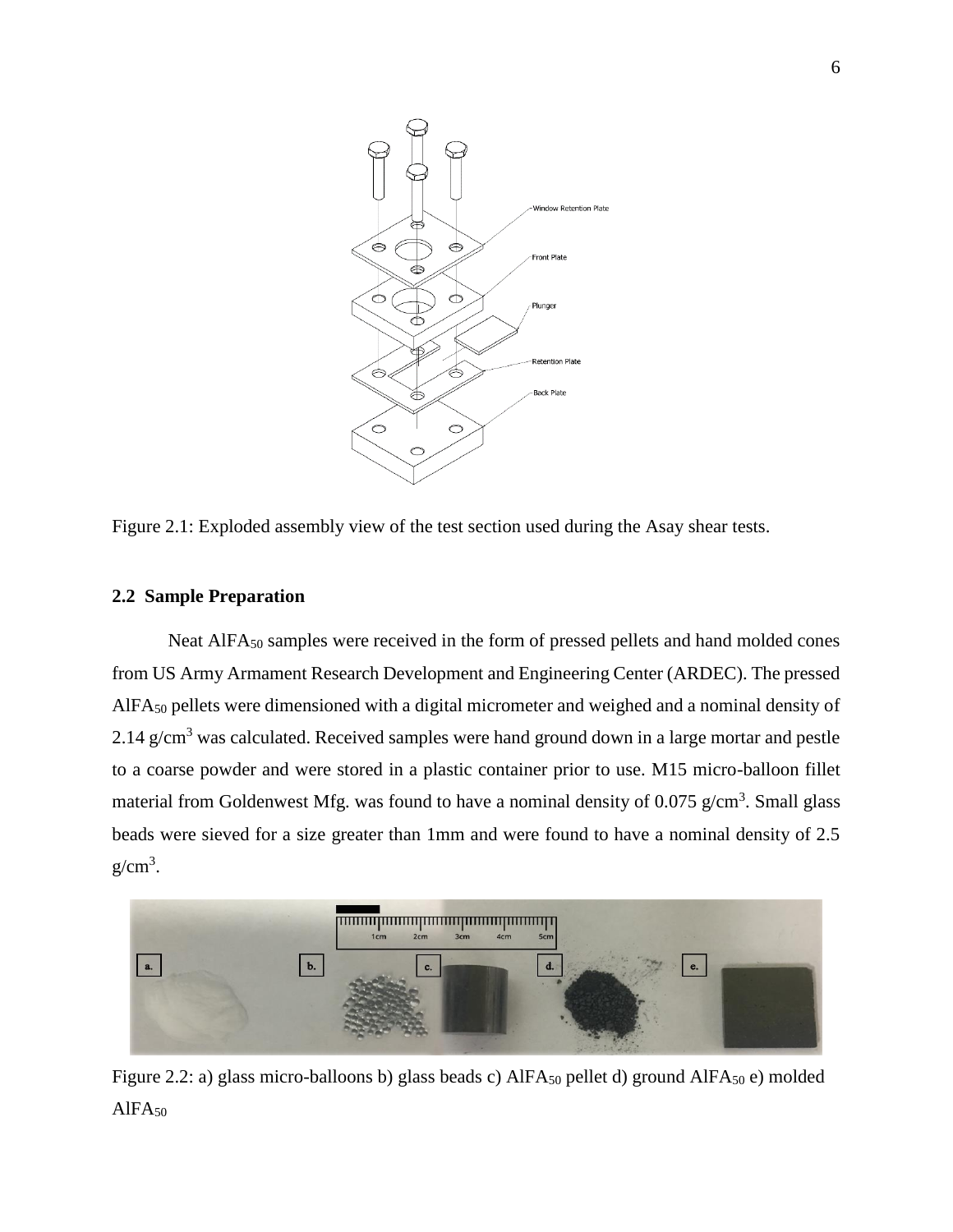A mold was created with a back plate, retention plate, and plunger (Figure 2.3a) and placed onto a digital hot plate set to maintain a temperature of 180  $^{\circ}$ C. Enough neat crushed AlFA<sub>50</sub> to form a 20 x 20 x 2 mm sample was massed on a digital scale and then placed into the heated mold. As the AIFA<sub>50</sub> sample was heated, it was worked to remove any voids and pressed into the mold with a flat metal spatula. The mold was removed from the heat and allowed to cool before the sample was removed and individually bagged for storage. Filler material was hand mixed with the granulated AlFA $_{50}$  material in varying quantities before molding to create samples with AlFA $_{50}$  at 70-90% by volume with the glass beads and 65-90% by volume with micro-balloons. These samples were molded with the same methods and to the same dimension as the neat  $AIFAs<sub>0</sub>$ samples. Neat crushed AlFA $_{50}$  was massed to create samples 20 x 10 x 2 mm in size and were molded as before except with the plunger closer to the back wall of the retention plate (Figure 2.3B).



Figure 2.3: Half A) and full B) sized sample mold configuration for  $AIFA_{50}$  casting.

### **2.3 Asay Shear Impact Experiments**

Samples were loaded into the sample holders so that they were flush against the back wall of the retention plate. Each test section was closed with the front plate and window retention plate and held loosely together with the  $\frac{1}{2}$  - 20 screws and jam nuts. Plungers were placed into the opening of the retention plate and pushed flush against the edge of the sample. The nuts were tightened just enough that the sample held together but did not impede the sliding of the plunger. The Delrin projectiles were loaded into the breach section of a single stage light gas gun [23-25]. The sample holders were placed into the steel anvil mount with shims being used to align the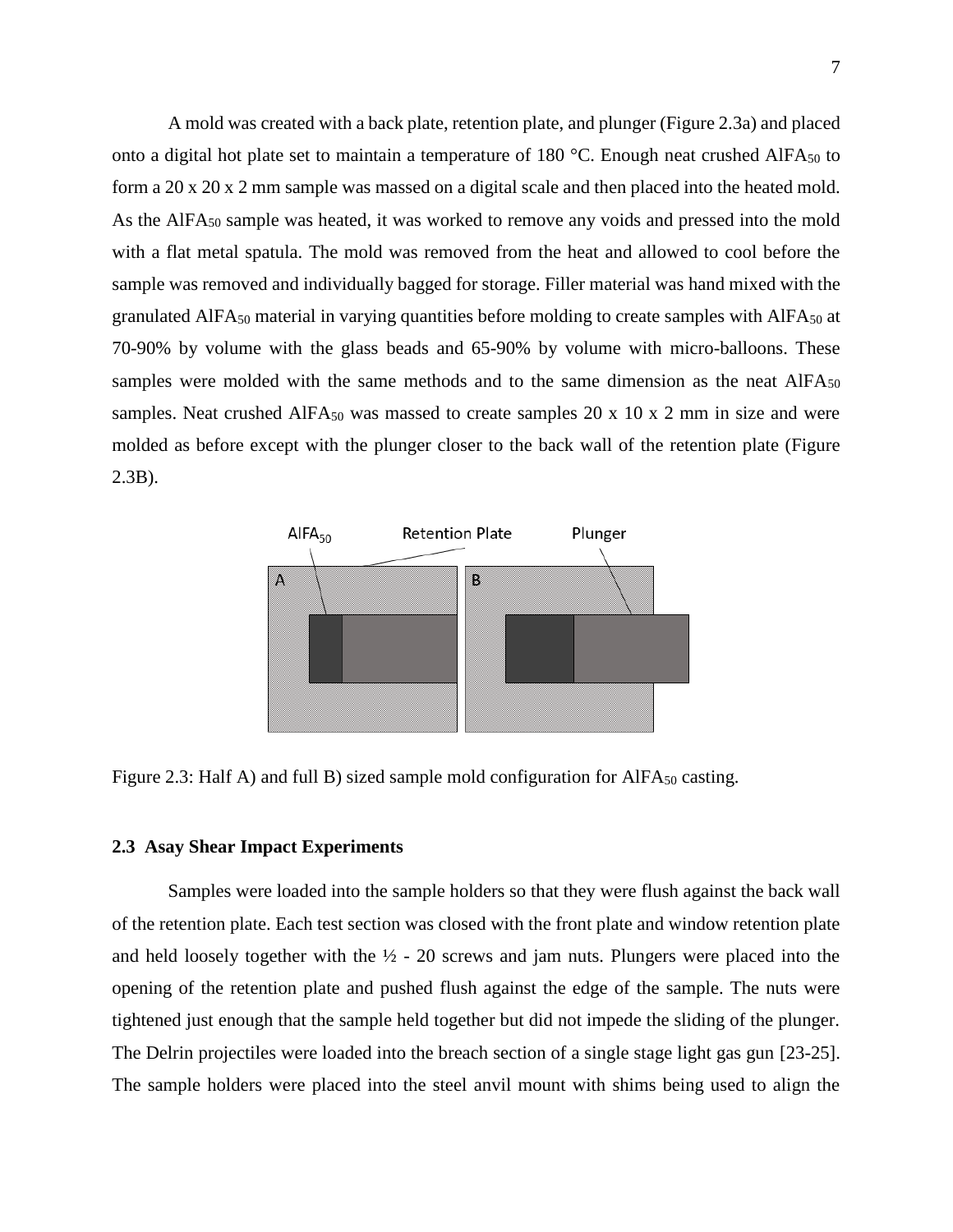holder with the barrel of the gas gun. A large steel anvil backstop that was bolted in place was used to prevent the sample holder from being ejected from the mounting anvil after being struck by the projectile. A quick release valve was pressurized with nitrogen and was used to rapidly open a plenum chamber containing pressurized helium propelling the sabot towards the sample. A xenon arc lamp was used to illuminate the sample holder through the acrylic window. A phantom v7.3 high speed camera with a Nikon macro lens was used to capture high speed images of the impact event as seen through the window retention plate and acrylic window, a 21.43 mm viewing diameter. Manual triggering of the high speed camera was used to capture the video after the gas gun was successfully fired. The velocity of the plunger moving through the  $AIFA_{50}$  samples was measured using the viewing window as a reference distance and then tracking the location of the plunger face for several frames. A schematic of the gas gun and key components can be seen in Figure 2.4.



Figure 2.4: Schematic of the light gas gun's key components as seen from a top view. The position of the mirror varied from test to test to best illuminate the sample.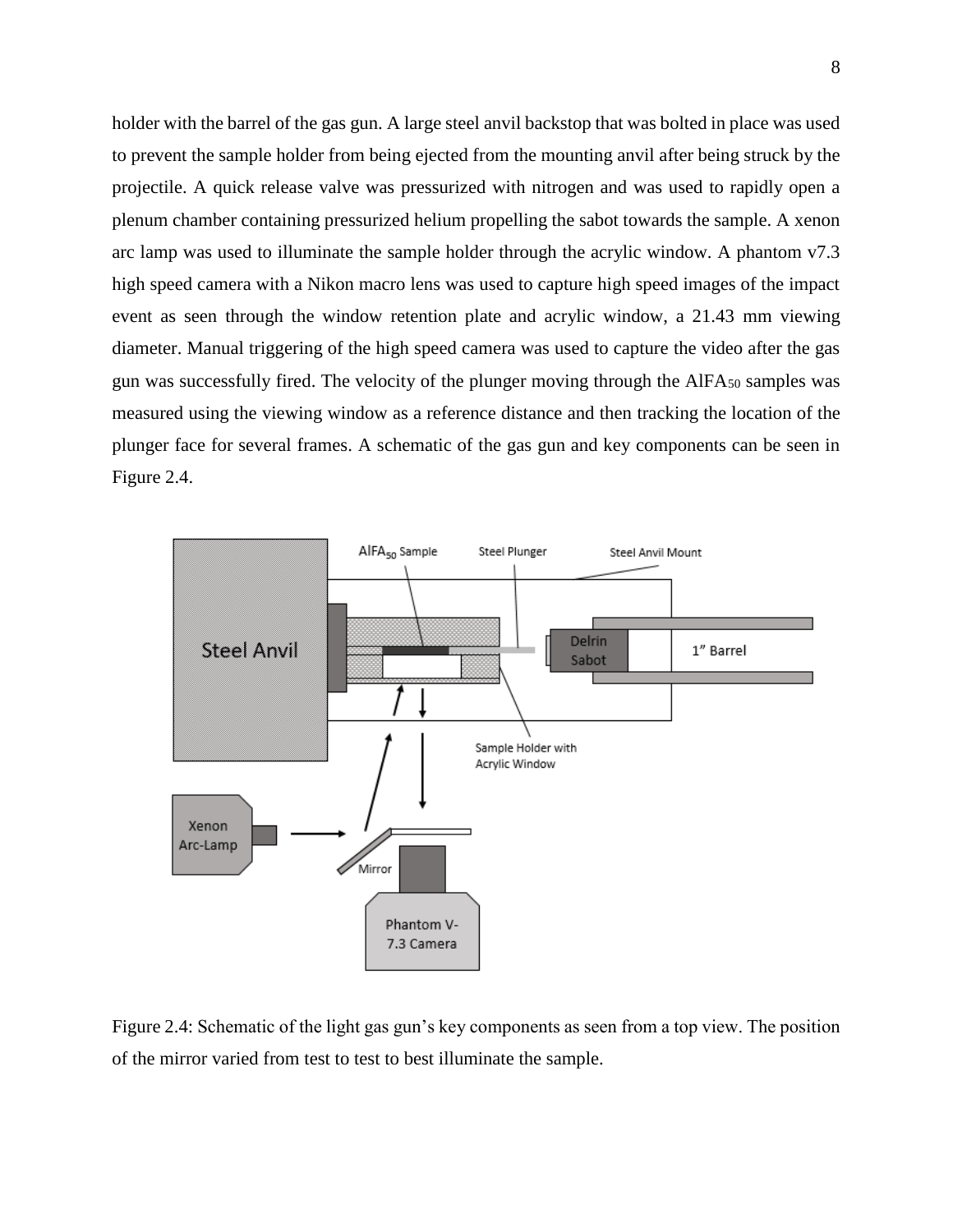A Matlab video analysis script was written and employed as a method to determine the time to ignition. Each frame of video was broken down into four columns of equal size with the right and left most columns of pixels being excluded from analysis as they were outside the area of interest. The average pixel intensity of the center two columns was measured on a scale from 0-252 during each frame and was offset by the initial pixel intensity of the image before impact. Ignition delay was measured from the impact time to the time the average pixel intensity of the middle two columns surpassed an arbitrary threshold.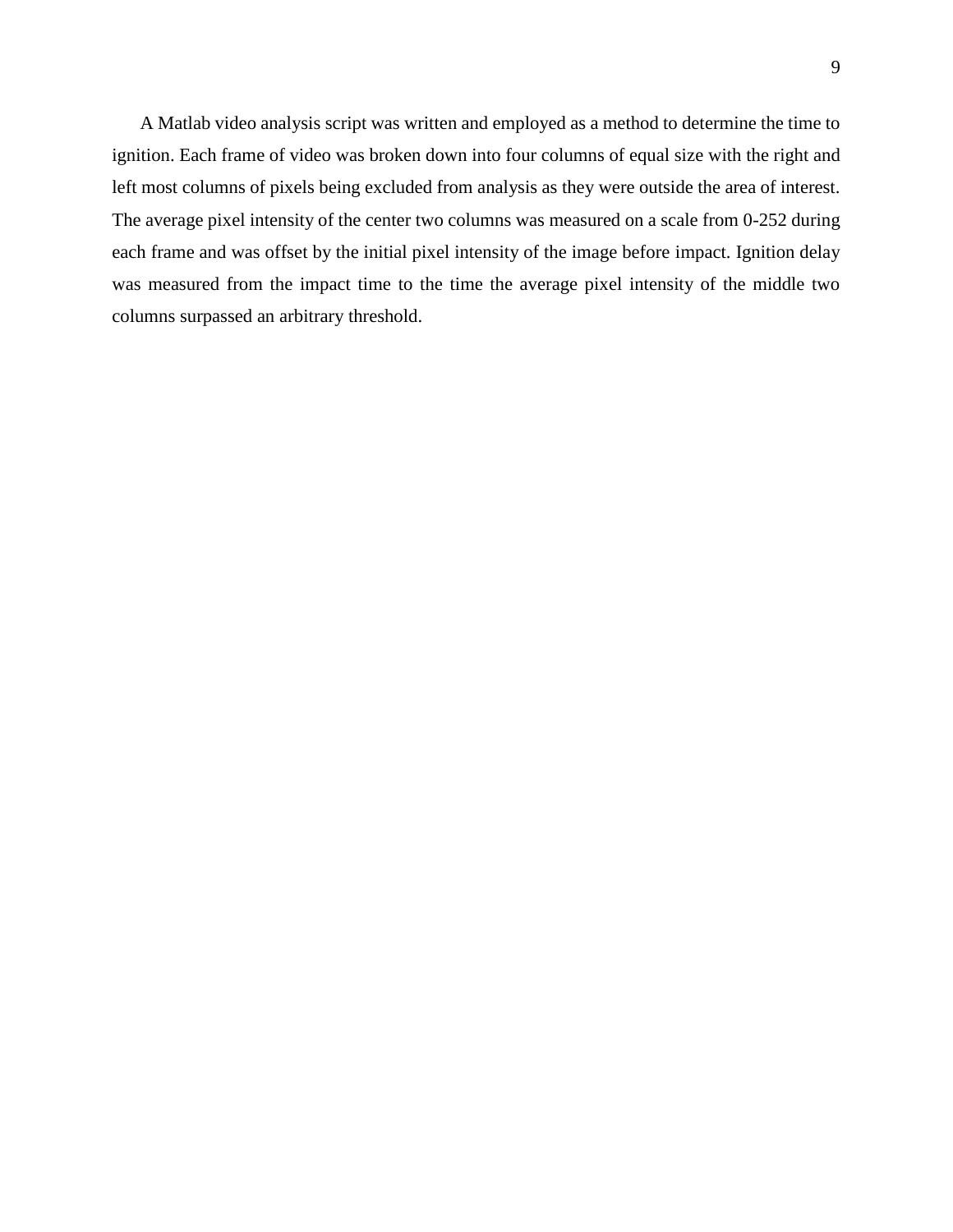## **CHAPTER 3. RESULTS AND DISCUSSIONS**

#### **3.1 Material Behavior**

Figure 3.1 shows a sequence of profile images of the test section during a successful ignition of neat AlFA50. In these images, the events preceding and including the ignition of a sample of neat AlFa<sub>50</sub> at a high impact velocity (121 m/s) is shown. A successful impact event can be broken into three distinct phases: impact and radial expansion, penetration and extrusion, then ignition. A close examination of the individual frames in Figure 3.1 provides a better description of what each of these phases of the impact event entail. Between the first two frames, the plunger begins to compress the AlFA<sub>50</sub> causing it to expand radially to fill any excess gap between it and the walls. From frame three until the point of ignition, the plunger continues to travel through the sample towards the back wall of the test section. Finally, in the last frame at 220 µs, ignition (indicated by light emission) of the sample is seen originating from the back of the test section where the plunger has met the back wall. In a previous study, it was shown that  $AIFA_{50}$  ignites when "there is little or no visible gap between the projectile and the back wall," that is a "pinch point" is developed [22]. At these pinch points, there are regions of high shear within the material which may induce the temperature rise required for ignition due to viscous heating effects. The locations of these pinch points in successful impact experiments of neat  $AIFA_{50}$  were not readily visible.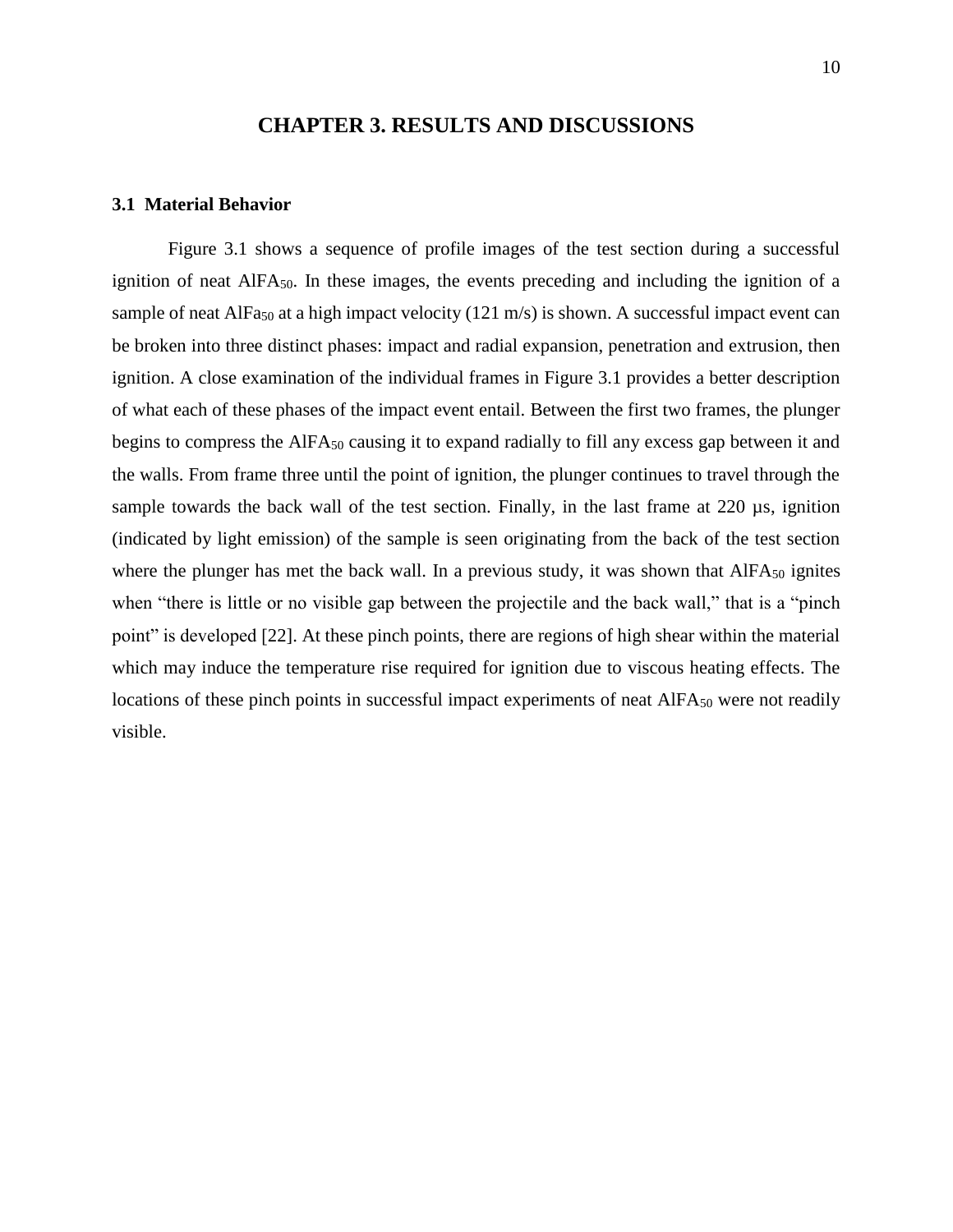

Figure 3.1: Asay impact experiment on neat AIFA<sub>50</sub> at a plunger velocity of 121 m/s. The location of the face of the plunger is indicated by the dashed lines. Ignition of the AlFA<sup>50</sup> material can be seen in the top right corner of the final frame at approximately 220 µs after initial plunger impact. Dotted lines are used to indicate the approximate plunger face location during each frame and solid lines are used to highlight ignition sites.

During the primary and secondary phases of this impact event, the sample is seen to remain largely in one piece, unless ignition occurs, even though it is brittle and being strained at a high rate. In all images post impact where reaction has not occurred, the material appears to deform as if it is a high viscosity liquid, which may be due to heat generated from the initial impact, causing the AlFA<sup>50</sup> to partially melt. Previous studies by White et al. [18-paper] noted similar observations which were attributed to the high polymer matrix content. The "melting" of the sample rapidly reduces the velocity of the plunger as it is forced to travel through a viscous medium also forcing the extrusion of the material between the plunger and the test section wall. Reduction of the plunger velocity could prevent pinch points from forming along the back wall, reducing the chance of a successful ignition. Low impact velocities (81 m/s) in the same configuration as those in Figure 3.1 were unsuccessful in causing ignition of the sample. Inspection of recovered test sections showed that the plunger had, in all cases, failed to penetrate all the way through the material to the theorized pinch point location.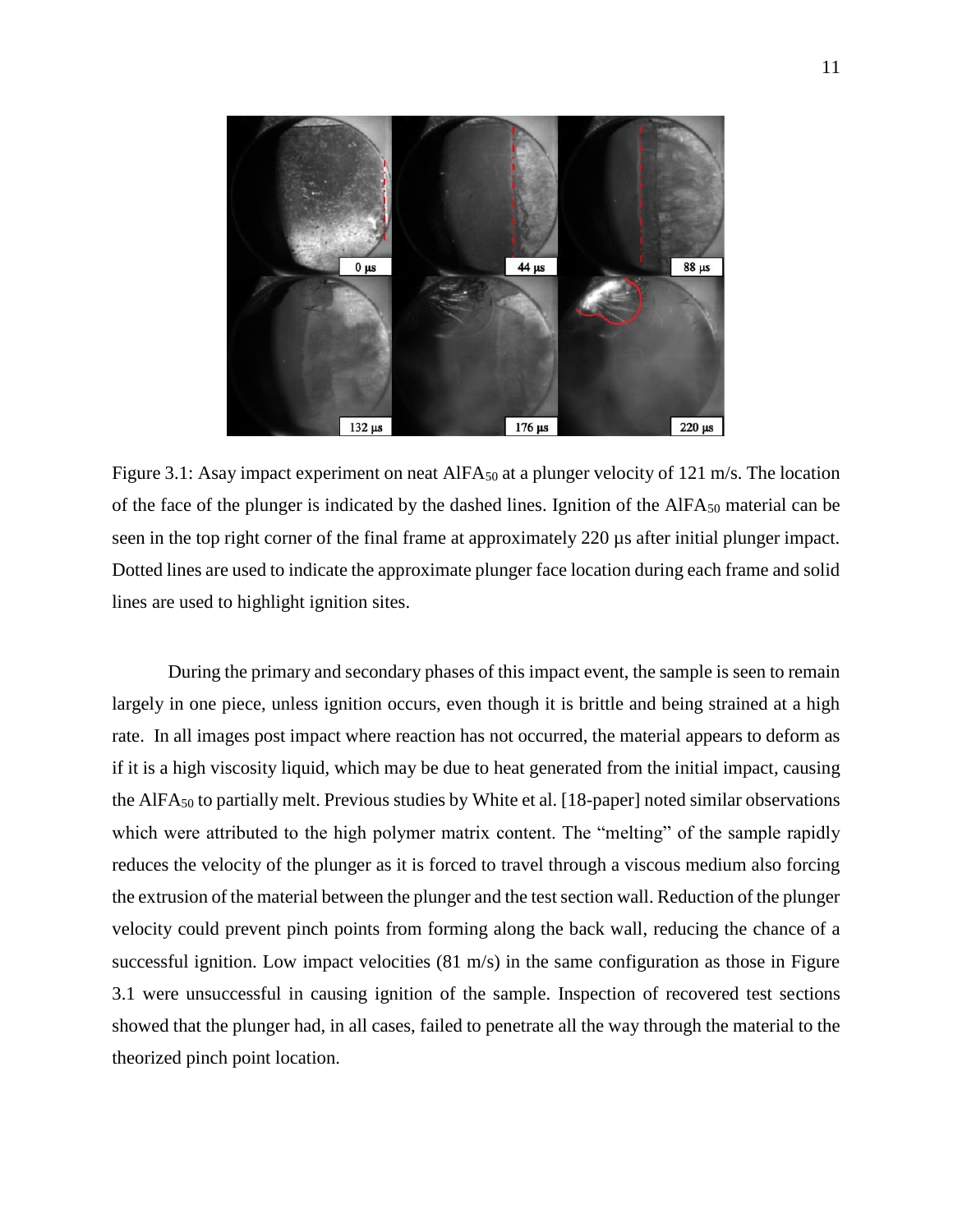Investigation of the pinch point as a mechanism for ignition was conducted with the alternative backplate setup as seen in the right side of Figure 3.2. The left side of Figure 3.2 shows two impact events at 91 m/s and 127 m/s where several of the phenomenon described earlier can be clearly seen. In the middle frame of each test, the impact is seen to melt material which then can be seen flowing around the backplate and into the corners. The final frame of each test clearly shows that the ignition point is located where the plunger and the rounded backplate have come into complete contact to form a well-defined pinch point. These tests indicate that a pinching mechanism for these materials can lead to effective hot spot formation and ignition. Addition of this type of pinch point could be accomplished through a mechanical device or specific configuration, however in many applications it would be preferred and possibly simpler, to modify the material with an inter fill.



Figure 3.2: Impact event of neat AIFA<sub>50</sub> with a modified backplate and the configuration of the test. Left: ignition of AlFA<sub>50</sub> at the pinch point at an impact velocity of a) 127 m/s and b) 91 m/s. Right: Semicircular backplate and half sized  $AIFA_{50}$  configuration.

## **3.2 Sensitization**

As a classical means of sensitizing liquid explosives, glass micro-balloons were selected as a candidate to sensitize  $AIFA_{50}$  to impact in this configuration. Glass beads were also considered. Prepared samples were categorized by the percentage of  $AIFA_{50}$  by volume and were tested at high and low impact velocities to determine if ignition occurred and the time to ignition.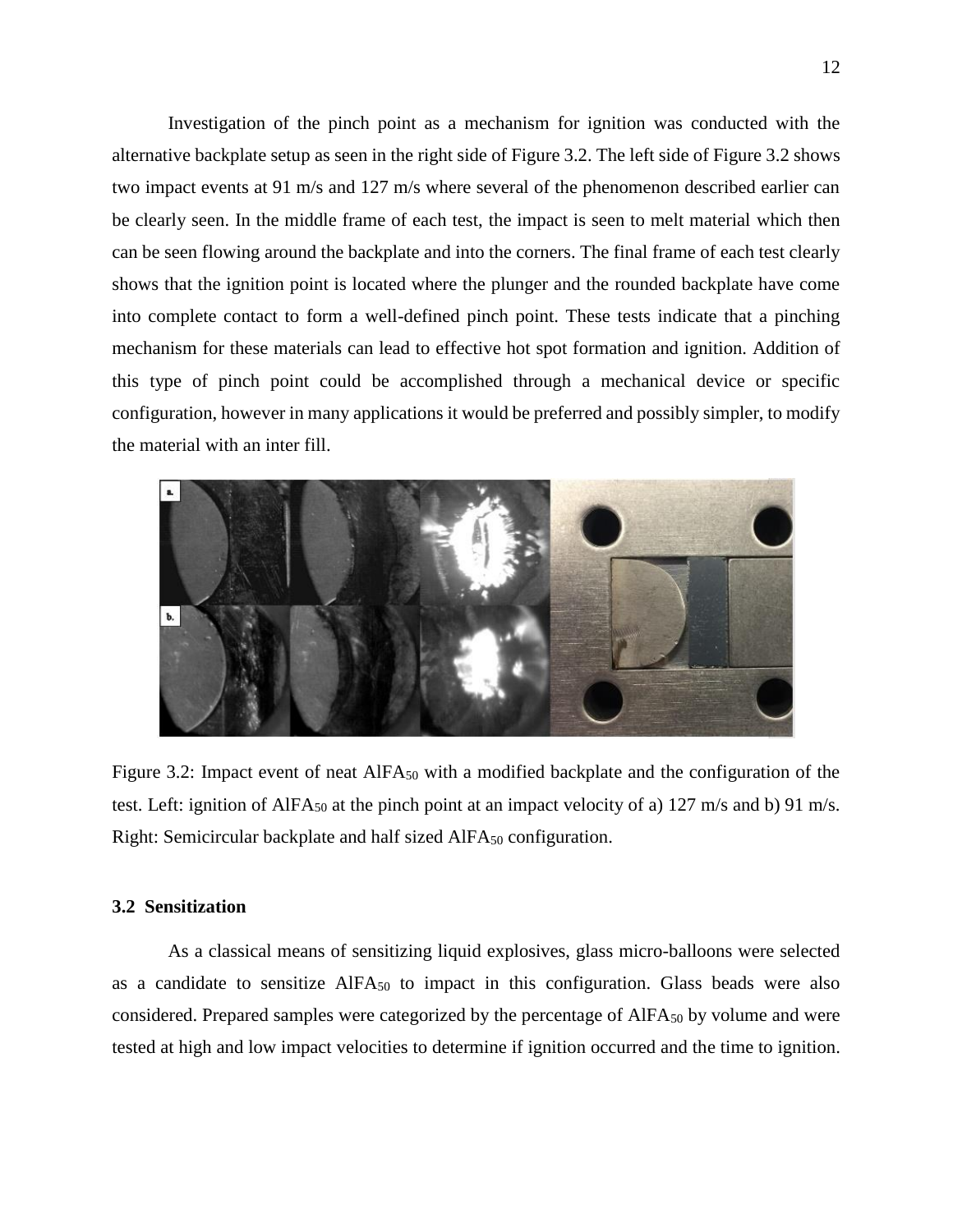Time to ignition, or time to first light, was measured from the time of impact to the time visible light was seen emitting from the impacted material.

Of the twelve experiments performed at various additive percentages, only one test produced a result where the samples had been successfully sensitized to impact with the microballoons. In Figure 3.3 the array of images shows a high velocity impact of a 90% AlFA $_{50}$  by volume sample with micro-balloons reacting after successful sensitization. 45µs after initial impact, several ignition sites can be seen which continue to propagate into the next frame resulting in a successful ignition. In this sample, the ignition point has successfully been moved from the pinch point at the back of the test section to the front face of the plunger, and the time to ignition was greatly reduced. While some sensitization with the micro-balloons was achieved, the reliability and repeatability in the samples' configuration and plunger speed was poor.



Figure 3.3: Prompt ignition of AIFA<sub>50</sub> samples with 10% micro-balloons by volume at initial plunger velocity of 142 m/s. The location of the face of the plunger is indicated by dashed lines. Ignition event can be seen occurring right along the face of the plunger approximately 45 µs after initial impact. Dotted lines are used to indicate the approximate plunger face location during each frame and solid lines are used to highlight ignition sites.

Examination of the results of unsuccessful samples as summarized in Table 3.1, shows the overall unreliability in the decrease of ignition time. Also, when studying the high-speed footage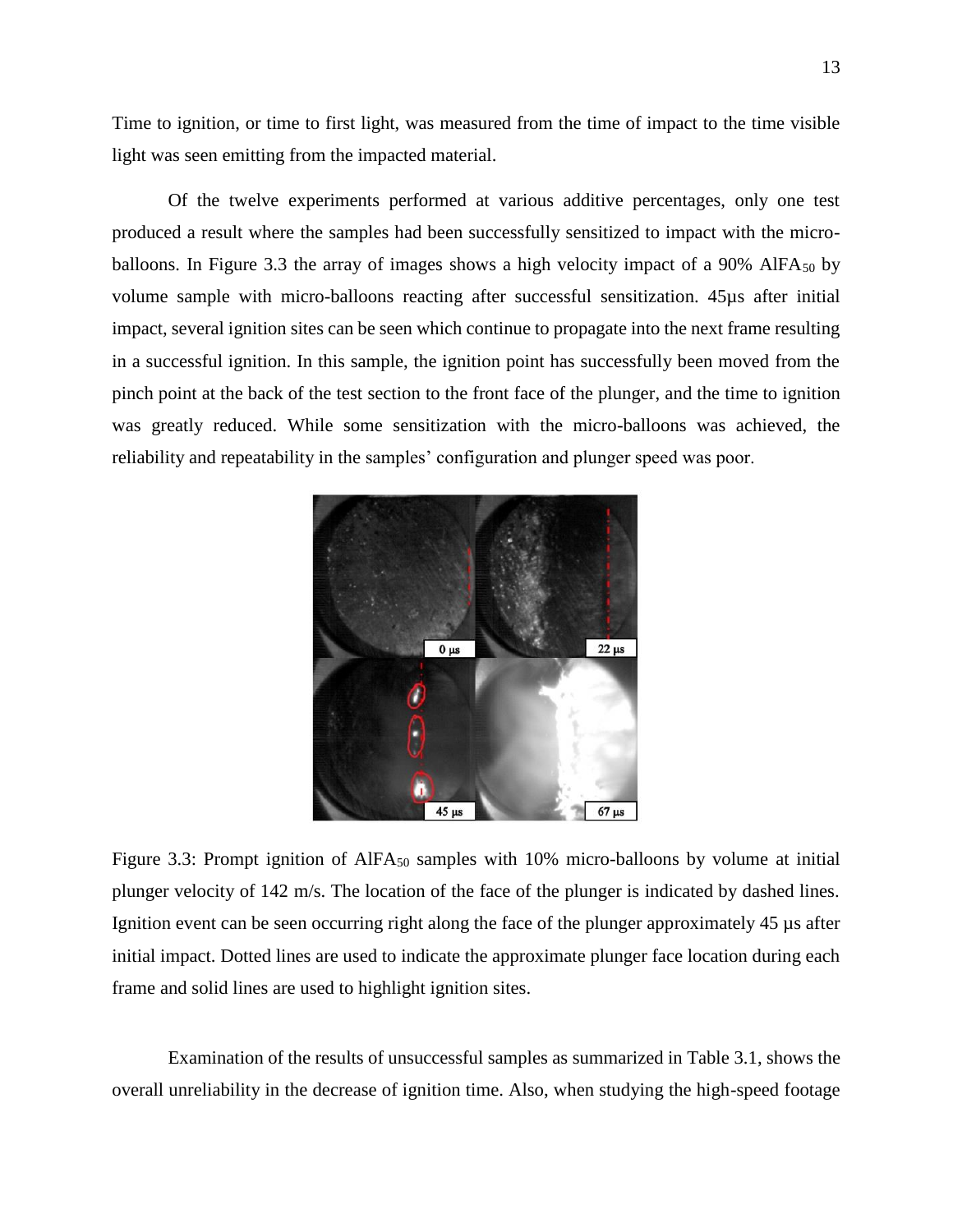from each of the successful ignition events, the most typical cause for ignition remained the pinch point at the back of the test section. Furthermore, samples impacted at even lower velocities showed no response to the addition of the micro-balloons as there were no successful ignition events. Recovery of the test sections of the unsuccessful trials presented further evidence for the melting and slowing of the plunger as seen in Figure 3.4. Sample MB-10 gives some idea as to the scale that is required for a successful pinch point as the remaining material between the plunger face and the back of the test section is less than 2 mm.



Figure 3.4: Recovered test sections from low velocity impacts of  $AIFA<sub>50</sub>/Micro-balloon samples$ .

In summary, the addition of glass micro-balloons in both high and low speed tests did not show significant and consistent beneficial results. Although glass micro-balloons are a classic additive in liquid explosive sensitization, they mainly work through a void collapse process by which a strong shock collapses the void forming a hot spot. At 120 m/s impact velocities, the compression created by the impact of the plunger through the material is apparently not enough to successfully collapse enough voids fast enough to ignite the samples.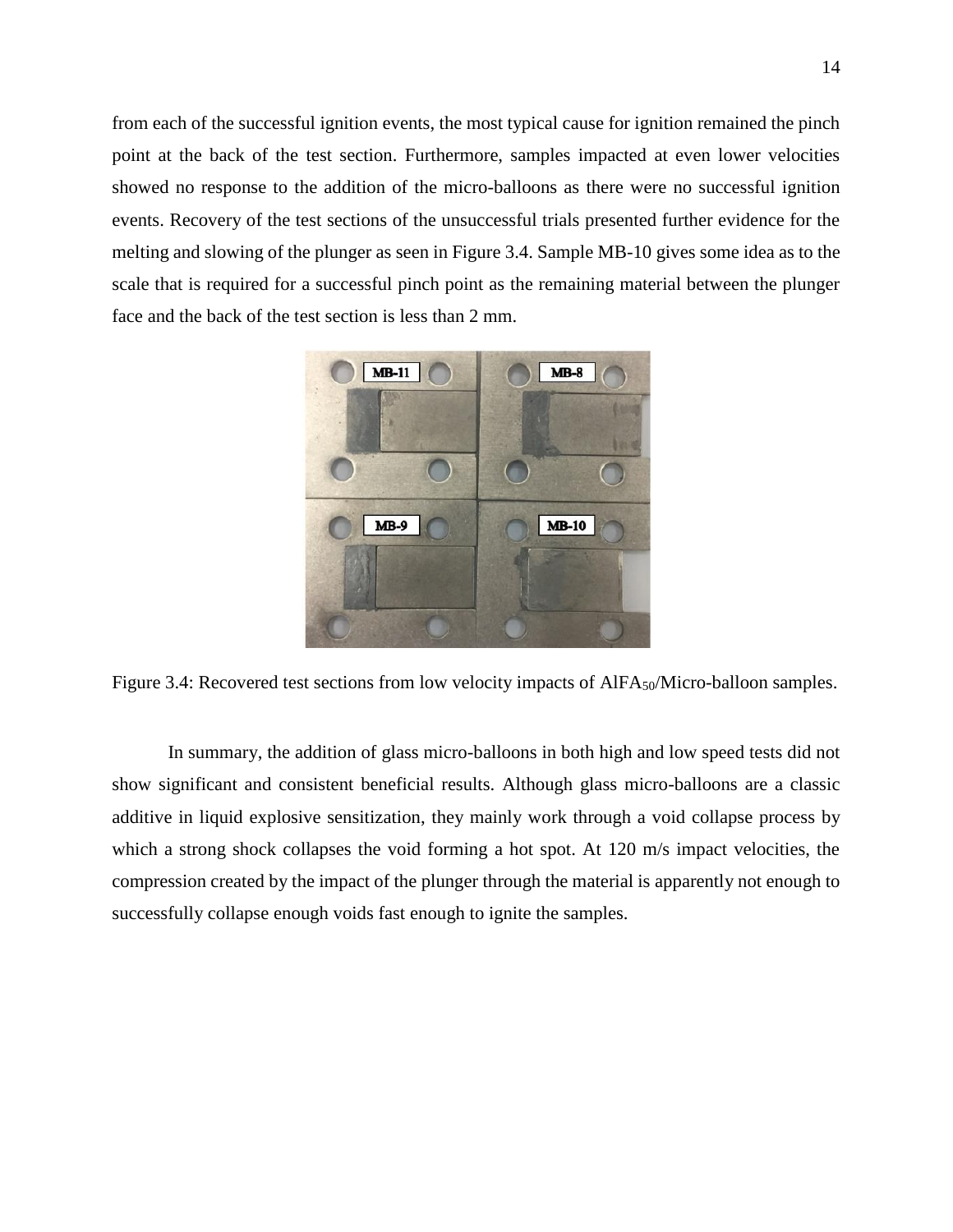| Sample  | % AlAF <sub>50</sub> | Plunger Velocity (m/s) Ignition |                | Time to Ignition $(\mu s)$ |
|---------|----------------------|---------------------------------|----------------|----------------------------|
| $MB-1$  | 89.47                | 135                             | Yes            | 174                        |
| $MB-2$  | 90.37                | 131                             | Yes            | 231                        |
| $MB-3$  | 90.98                | 142                             | Yes            | 43                         |
| $MB-4$  | 84.88                | N/A                             | Yes            | N/A                        |
| $MB-5$  | 85.36                | 111                             | Yes            | 266                        |
| $MB-6$  | 84.65                | 126                             | Yes            | 200                        |
| $MB-7$  | 83.92                | 122                             | Yes            | 261                        |
| $MB-8$  | 87.29                | 82                              | No             | N/A                        |
| $MB-9$  | 82.80                | 53                              | N <sub>o</sub> | N/A                        |
| $MB-10$ | 82.32                | 101                             | N <sub>o</sub> | N/A                        |
| $MB-11$ | 64.49                | 65                              | No             | N/A                        |
| $MB-12$ | 64.40                | 116                             | Yes            | 95                         |

Table 3.1: Asay shear impact test results for AlFA50/Micro-balloon samples at high and low velocities. The error on time to ignition is estimated to be 15-20 µs based on the frame rate of the camera.

Sensitization of the  $AIFA_{50}$  via the inclusion of glass beads was also examined, motivated by the evidence of pinch point induced ignition. Samples were characterized by percentage of glass beads included by volume and were studied at 70, 80, 85, and 90% AlFA<sub>50</sub> by volume. Tests were performed at high and low velocity impacts to characterize sensitization effects, ignition location, and ignition delays. Previously, time to ignition was measured by time to first light breaking out to the surface. Due to the optical properties of the glass beads, in some tests it was possible to see through the material, like a lens, and witness ignition events taking place on the back side of the samples. The inconsistency of the ability to see through the sample from test to test made it necessary to use an integrated video analysis, in the form of the pixel intensity identifying Matlab script, instead.

The array of images in Figure 3.5 shows the typical results from a variety of impact velocities of 85% AlFA<sub>50</sub> samples with glass bead additives. At all impact velocities, ignition of the samples was seen to occur in the region along the face of the plunger roughly midway through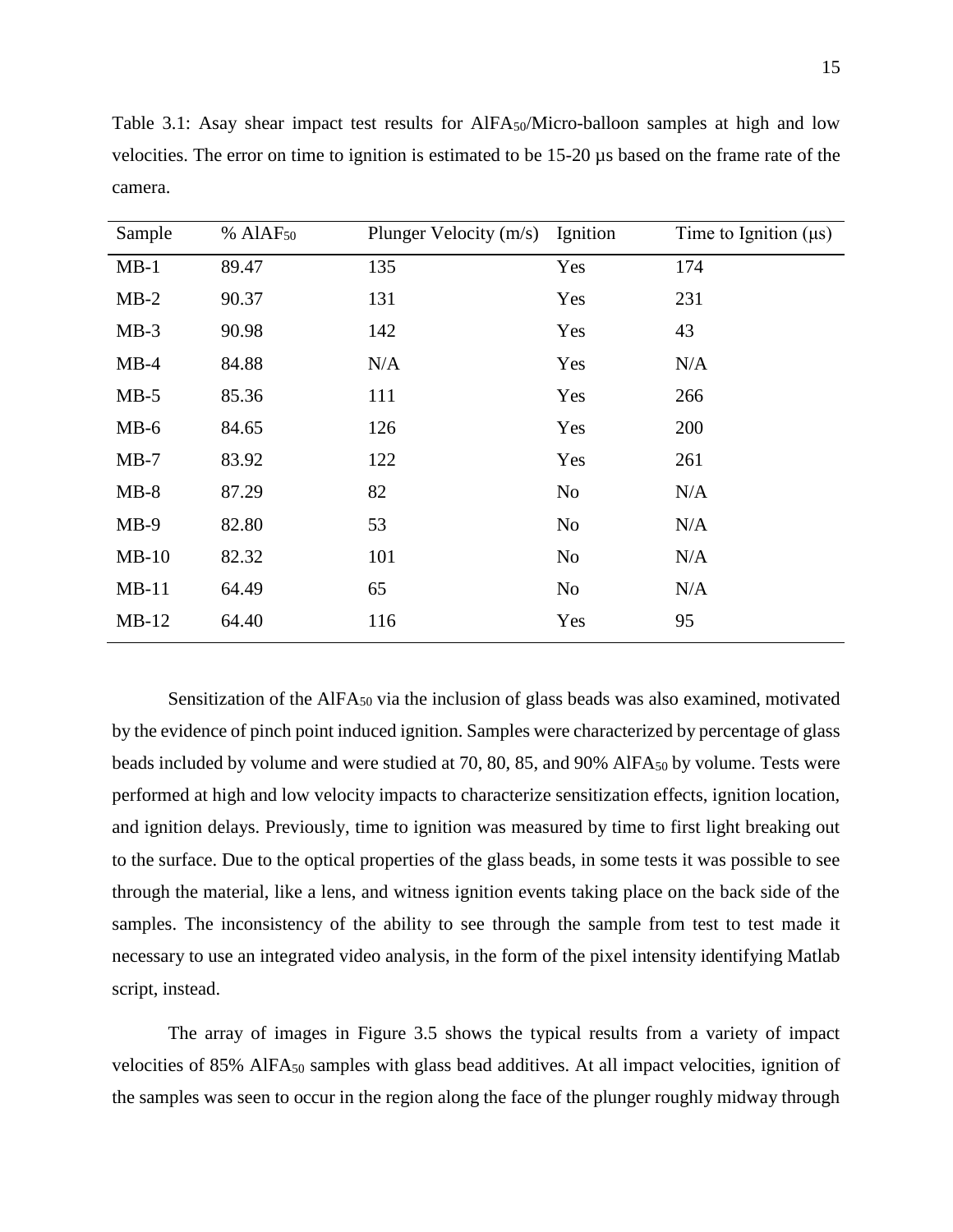the sample. This was observed consistently in all other test performed as well. As a result of the shift in ignition location, the time to ignition was observed to decrease dramatically in the glass bead loaded samples when compared to similar velocities of neat AlFA<sub>50</sub>. In each observed test, the secondary phase of the impact event (penetration and extrusion), as described previously, was either minimal or nonexistent. Ignition events begin promptly after the sample material has filled the excess space of the test section during the primary phase and the impact velocity required to instigate an ignition event decreased. A minimum velocity of 35 m/s was observed (lowest speed that could be obtained for this setup), far lower than the minimum velocity of the neat material samples.



Figure 3.5: Impact ignition of 85% AlFA<sub>50</sub> by volume with glass beads at a) 124 m/s, b) 105 m/s, c) 69 m/s, and d) 35 m/s impact velocity. Ignition sites can be seen in the region along the face of the plunger as highlighted by the solid lines.

The primary mechanism for material ignition as described previously plays the same role in each of these tests. There are two possible mechanisms which lead to the pinch points which are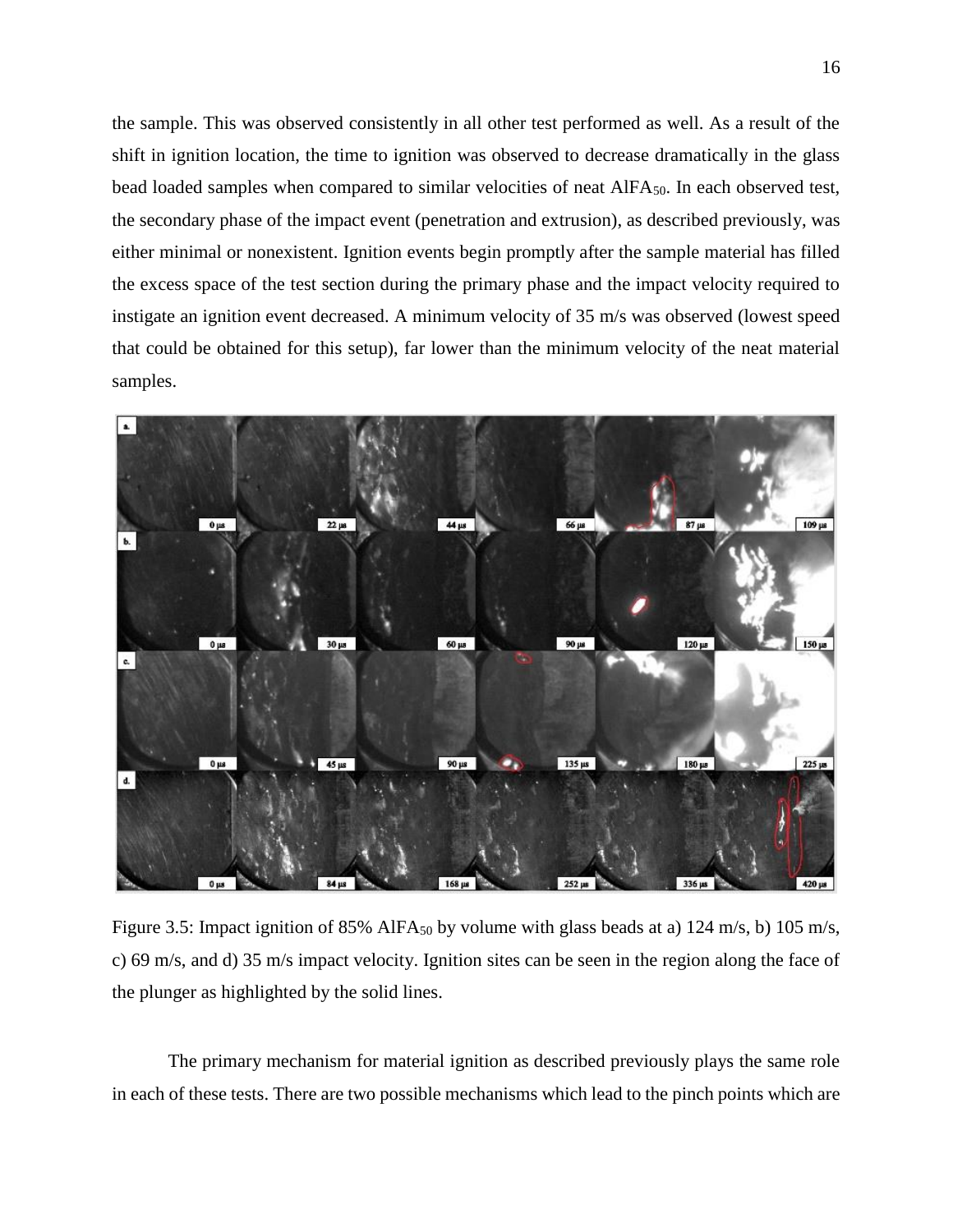a direct result of the inclusion of the glass beads in the sample. The first possible pinch point comes from the interaction of individual glass beads during the primary phase. As the beads are pushed towards the back of the test section they are pressed together, and local regions of high shear occur resulting in hot spots and ignition. With this, it is expected that the larger addition of beads would result in increased sensitivity as more pinch points would occur. The second possible pinch point comes from the interaction of the plunger face and the compacted glass beads. During this primary phase, the glass beads are pressed together and begin to stack up producing an effective wall. Once the wall is sufficiently dense, the impinging plunger face creates a pinch point with the beads resulting in a region of high shear and therefore ignition. Similar to the first described pinch point event for this glass filled material, this too would benefit from an increase in the additive materials as it would take less time for a sufficient wall of glass beads to pileup. Results from samples at 70, 80, and 90% AlFa<sup>50</sup> were found to be qualitatively similar to those of the 85% samples. In each case, reaction initiation was in the region near the face of the plunger and lower plunger velocities were observed to cause successful ignition. The plots in Figure 3.6 show the overall trends observed between the ignition delay from initial impact and the impact velocity. A clear trend can be observed between each of the samples as the ignition delay decreases with an increase in the volume of additive glass beads showing clear tunability potential. These plots support the previous thought that an increase in glass beads (lower AlFA content) would result in an increase in bead to bead pinch point, as well as a decrease in the time required for the beads to densify to the point of a pseudo wall forming. Even lower AlFA<sup>50</sup> content could possibly result in shorter ignition delays at slower impact speeds, but a full optimization was not pursued.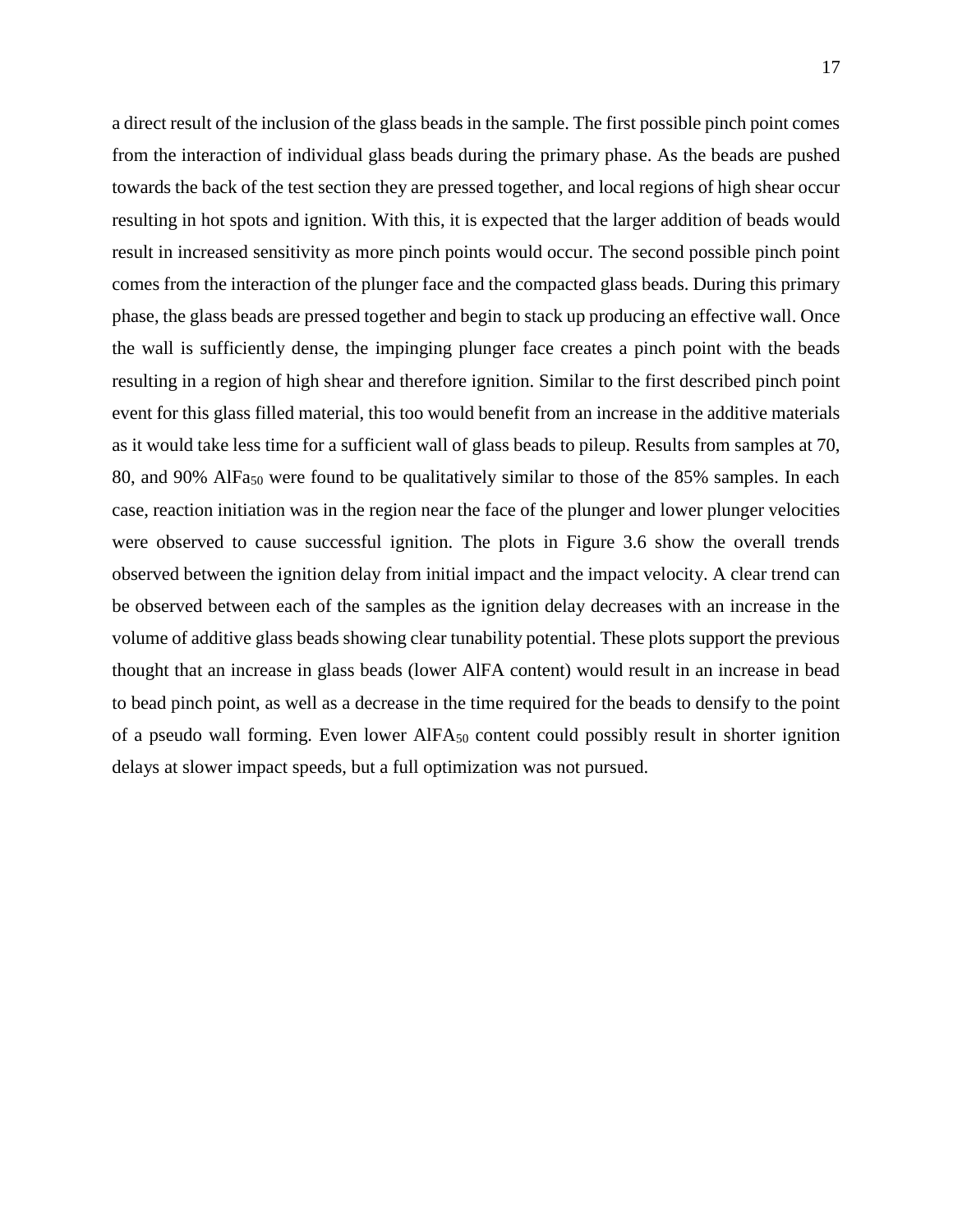

Figure 3.6: Ignition delay from initial impact vs impacting plunger velocity for 70, 80, 90, and 100% AlFA<sup>50</sup> by volume samples with glass beads. Error on the ignition delay is estimated as 15- 20 µs based on the camera frame rate and error on the velocity was determined to be  $\pm 1\%$ .

In short, it was found that this approach was extremely effective and could be tailored to an application to achieve the reliability required and result in a material that has the requisite insensitivities as well. In addition, the direction of the impact would not be expected to be a factor as it might for a mechanical device specifically designed to create a pinch point. Further optimization could be pursued for specific applications but that was beyond the scope of this work.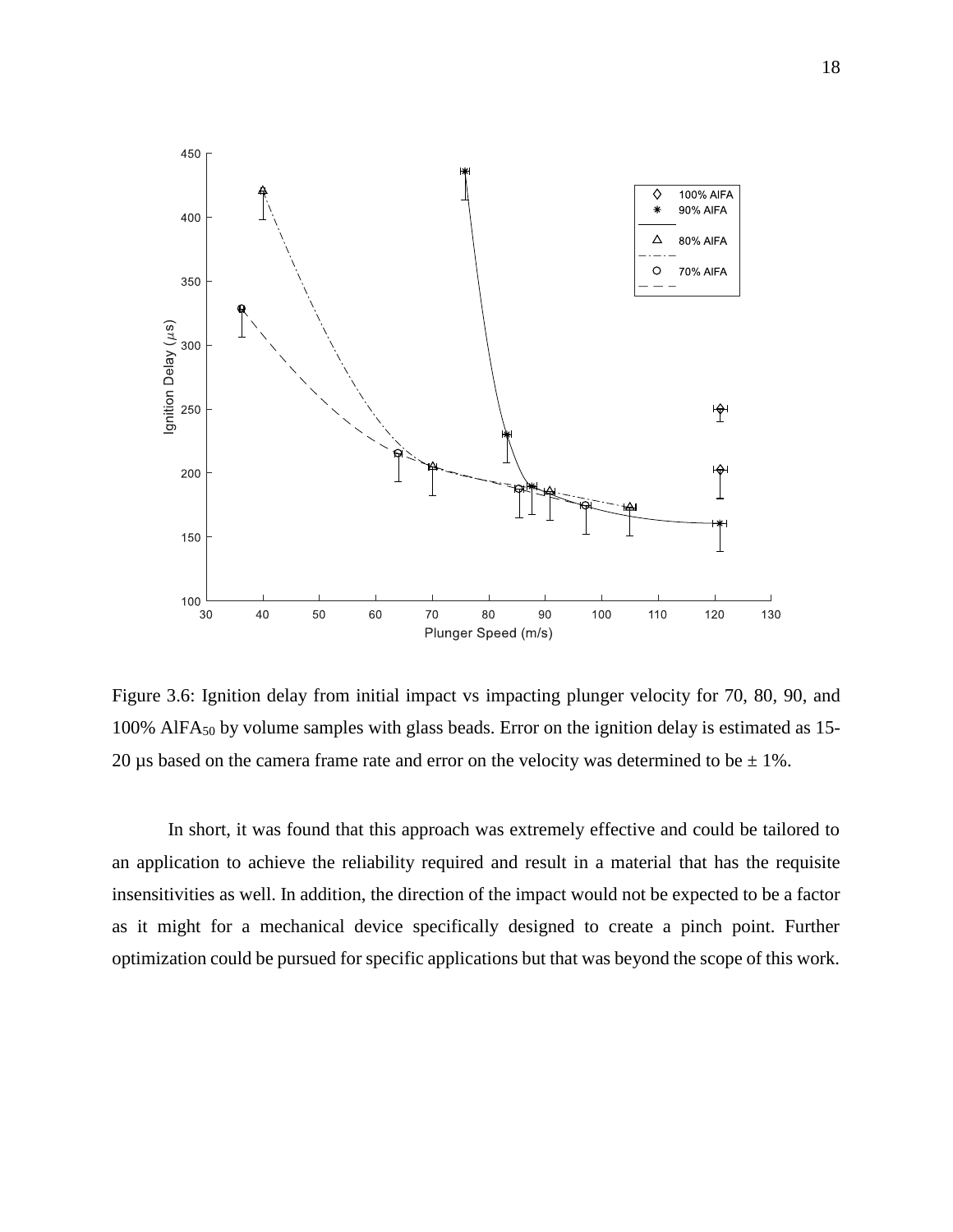## **CHAPTER 4. CONCLUSION**

Neat AlFA<sub>50</sub> has been shown to go through three distinct phases during an impact event in the shear setup of these tests: impact, penetration and extrusion, then ignition. The secondary phase has been shown to be the leading cause of unsuccessful ignition as the impacting plunger is slowed through the melted material, preventing an adequate pinch point from occurring. The importance of a pinch point in a non-shock initiation of this reactive material was demonstrated in modified back plate tests, consistent with the interpretation by White et al. [22]. The introduction of microballoons, a classical means for sensitizing liquid explosives, yielded no measurable increase in the sensitivity to impact as sufficiently fast void collapse was not experience at these low impact velocities. Recovered tests of failed micro-balloon additive samples provided more evidence of melting of the sample during the secondary phase. Inclusion of glass beads into the samples was shown to successfully sensitize the AlFA<sub>50</sub> sample to impact velocities as low as 35 m/s. Two possible mechanisms by which the glass bead additives cause sufficient pinch point were inferred to be interparticle pinching or pinching between a pseudo wall of glass beads and the plunger face. Lastly, it has been shown that by varying the volume of glass bead filler added to the samples, the sensitivity of the sample to impact changes dramatically, and importantly indicates a tailored response is possible at lower impact speeds. This final observation opens the possibility for the material to be sensitized for various applications, or have regions of increased sensitivity which are localized [26].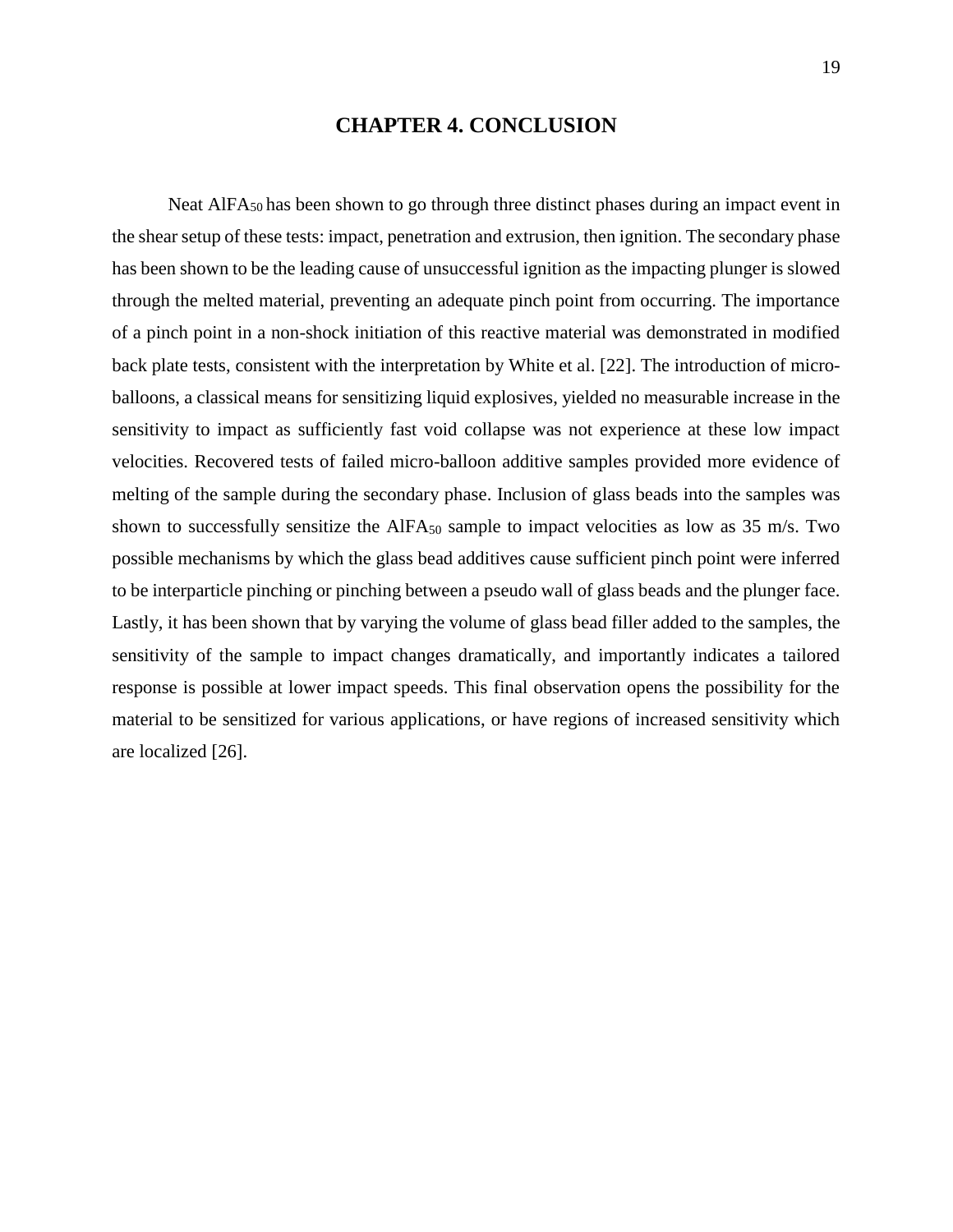## **REFERENCES**

- [1] R.K. Eckhoff, *Explosion Hazards in the Process Industries*, Gulf Professional Publishing **2016**, p. 385-414.
- [2] J.E. Field, G.M. Swallowe, S.N. Heavens, Ignition Mechanisms of Explosives During Mechanical Deformation, *Proc. R. Soc. Lond.* **1982,** 382, 231-244.
- [3] S.Y. Ho, Impact Ignition Mechanisms of Rocket Propellants, *Combust. Flame* **1992**, 91, 131–142.
- [4] J.E. Field, Hot Spot Ignition Mechanisms for Explosives, *Acc. Chem. Res.* **1992,** 25, 489– 496.
- [5] C.S. Coffey, V.F. DeVost, D.L. Woody, Towards Developing the Capability to Predict the Hazard Response of Energetic materials Subjected to Impact in:, *Ninth Symp. Detonation*, **1989**, pp. 1243–1252.
- [6] V.F. DeVost, C.S. Coffey, Impact Testing of Explosives and Propellants, *Propellants, Explos. Pyrotech*. **1995,** 20, 105–115.
- [7] C.S. Coffey, Initiation of Explosive Crystals by Shock o impact in:, *Ninth Symp. Detonation*, **1989**, 58-65.
- [8] C.M. Tarver, S.K. Chidester, A.L. Nichols, Critical Conditions for Impact- and Shocked-Induced Hot Spots in Solid Explosives, *J. Phys. Chem.* **1996,** 100, 5794–5799.
- [9] A.M. Mellor, D.A. Weigand, K.B. ISOM, Hot Spot Histories in Energetic Materials, *Combust. Flame* **1995**, 101, 26–35
- [10] R.B. Frey, *The Initiation of Explosive Charges by Rapid Shear*, Report AD-A090391,Ballistics Research Laboratory Aberdeen Proving Ground, MD, USA **1980**.
- [11] M.-A. Fardin, T.J. Ober, C. Gay, G. Grégoire, G.H. McKinley, S. Lerouge, Potential "Ways of Thinking" About the Shear-Banding Phenomenon, *Soft Matter* **2012**, 8, 910–922.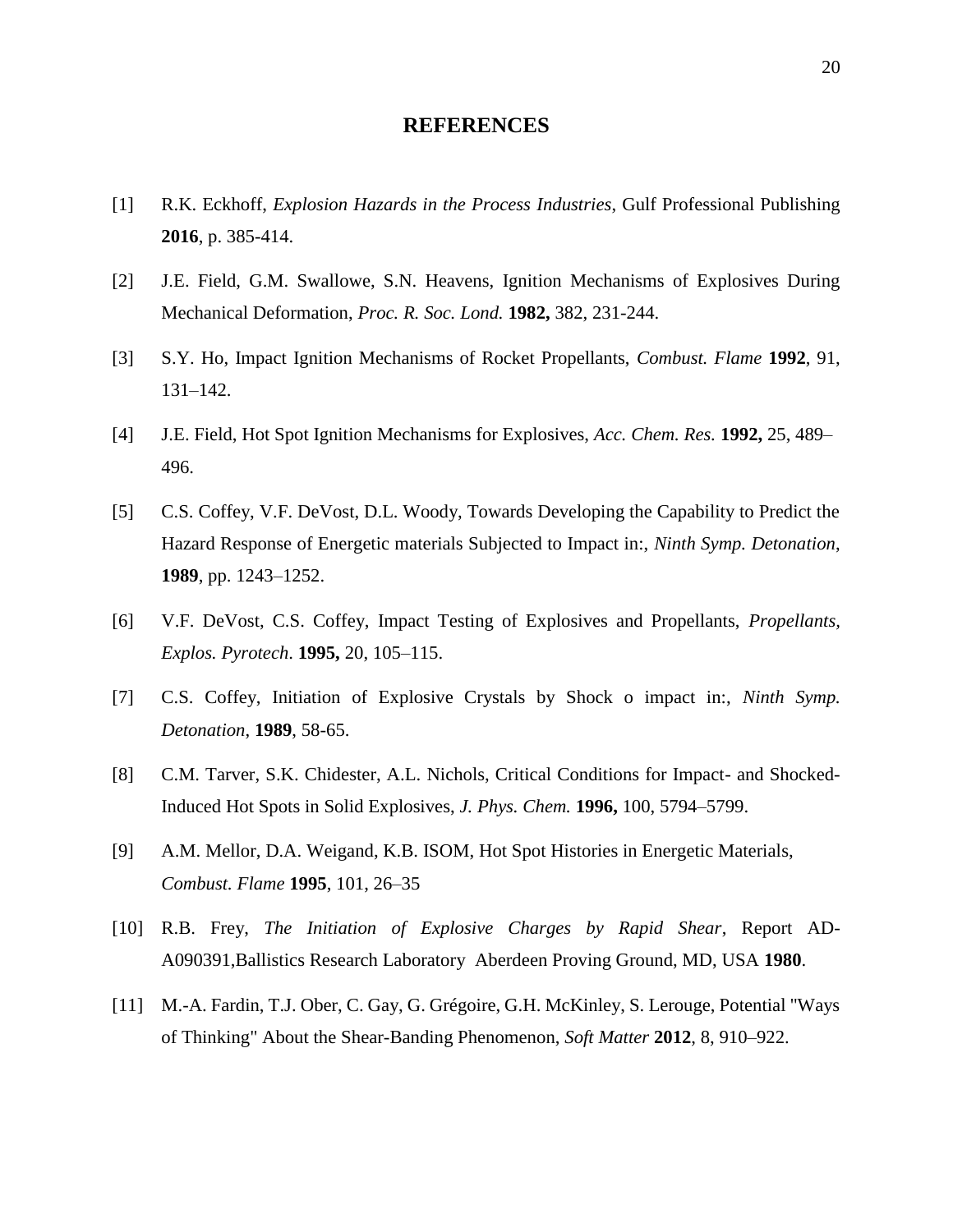- [12] G.T. Afanas, V.K. Bobolev, *Initiation of Solid Explosives by Impact*, Report NASA TT F-623, **1971**.
- [13] N.K. Bourne, J.E. Field, Explosive Ignition by the collapse of Cavities, *Proc. R. Soc. A Math. Phys. Eng. Sci.* **1999,** 455, 2411–2426.
- [14] R.B. Frey, *Cavity Collapse in Energetic Materials*, Report AD-A172513,Ballistic Research Laboratory Aberdeen Proving Ground, MD, USA **1986**.
- [15] C. Wayne, Nitromethane Explosive With A Foam and Microspheres of Air, Patent US3794534A, **1972**.
- [16] M. Cartwright, D. Lloyd-Roach, P.J. Simpson, Non-Solid Explosives for Shaped Charges 1: Explosive Parameters Measurements for Sensitized liquid Explosives, *J. Energ. Mater.* **2007**, 25, 111–127.
- [17] C.A. Crouse, Fluorinated Polymers as Oxidizers for Energetic Composites, *ACS Symp. Ser.,* **2012**, 1106, 127–140
- [18] S. Nandagopal, M. Mehilal, M.A. Tapaswi, S.N. Jawalkar, K.K. Radhakrishnan, B. Bhattacharya, Effect of Coating of Ammonium Perchlorate with Fluorocarbon on Ballistic and Sensitivity Properties of AP/A1/HTPB Propellant, *Propellants, Explos. Pyrotech*. **2009**, 34, 526–531
- [19] R.J. Jouet, A.D. Warren, D.M. Rosenberg, V.J. Bellitto, K. Park, M.R. Zachariah, Surface Passivation of Bare Aluminum Nanoparticles Using Perfluoralkyl Carboxylic Acids, *Chem. Mater.* **2005**, 17, 2987–2996
- [20] E.M. Hunt, S. Malcom, M.L. Pantoya, F. Davis, Impact Ignition of Nano and Micron Composite Energetic Materials, *Int. J. Impact Eng.* **2009**, 36, 842–846
- [21] C.A. Crouse, C.J. Pierce, J.E. Spowart, Synthesis and Reactivity of Aluminized Fluorinated Acrylic (AlFA) Nanocomposites, *Combust. Flame* **2012**, 159, 3199-3207 .
- [22] B.W. White, C.A. Crouse, J.E. Spowart, B. Aydelotte, N.N. Thadhani, Impact Initiation of Reactive Aluminized Fluorinated Acrylic Nanocomposites,*J. Dyn. Behav. Mater.* **2016**, 2, 259–271.